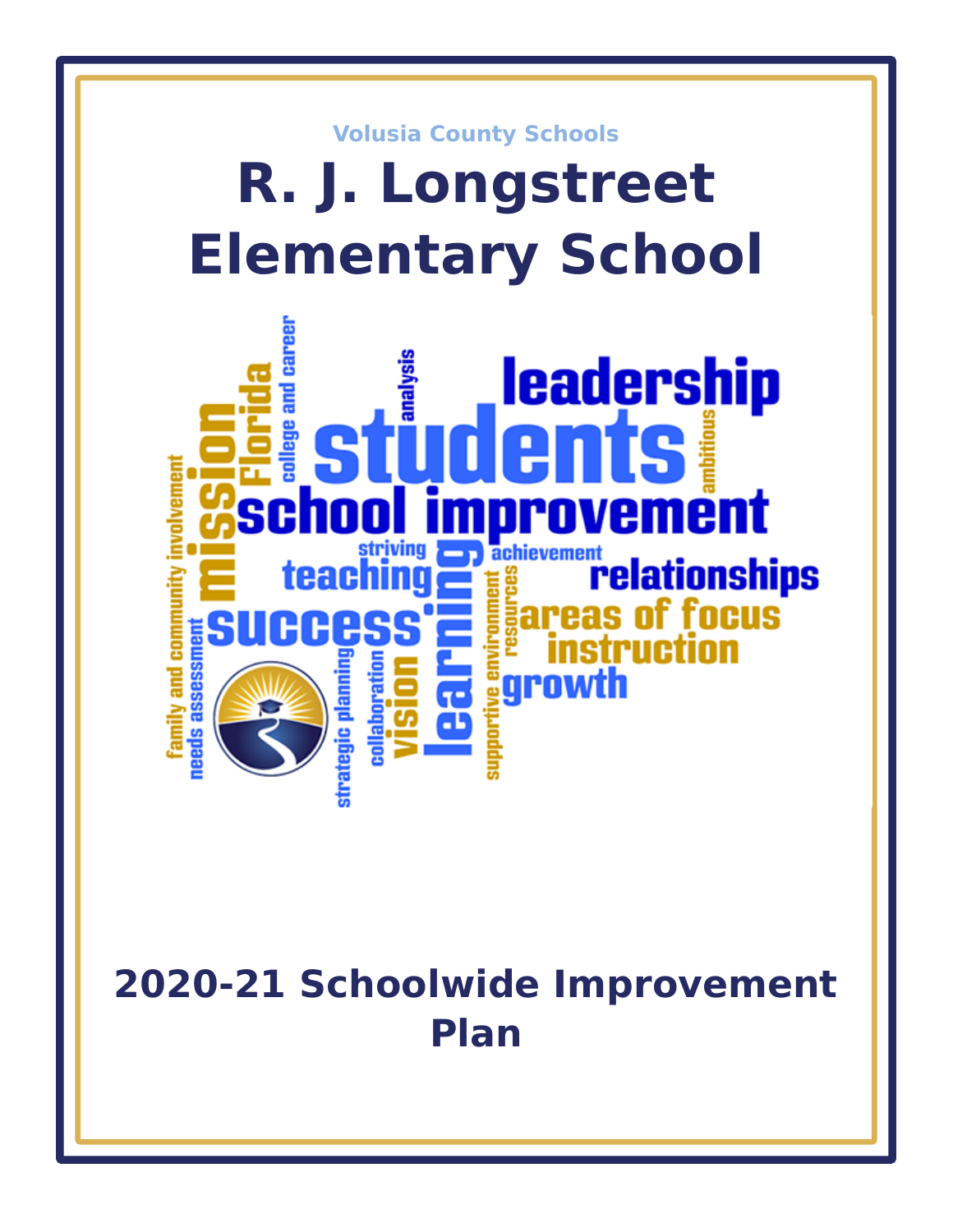# **Table of Contents**

| <b>School Demographics</b>                | 3  |
|-------------------------------------------|----|
| <b>Purpose and Outline of the SIP</b>     | 4  |
| <b>School Information</b>                 | 5  |
| <b>Needs Assessment</b>                   | 10 |
| <b>Planning for Improvement</b>           | 14 |
| <b>Positive Culture &amp; Environment</b> | 20 |
| <b>Budget to Support Goals</b>            |    |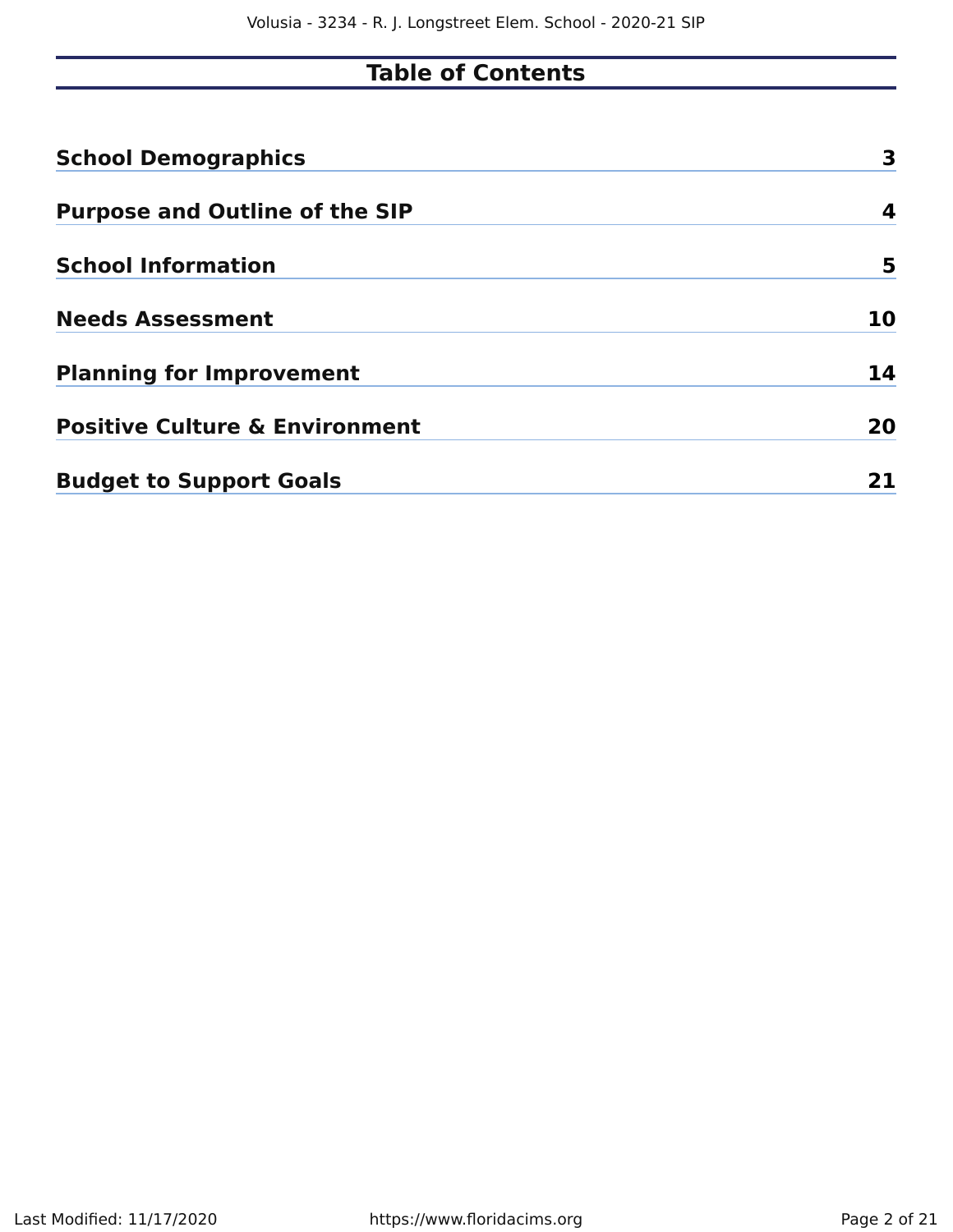# **R. J. Longstreet Elementary School**

2745 S PENINSULA DR, Daytona Beach, FL 32118

http://myvolusiaschools.org/school/rjlongstreet/pages/default.aspx

<span id="page-2-0"></span>**Demographics**

# **Principal: Melissa Haubrich** Start Date for this Principal: 6/1/2020

| <b>2019-20 Status</b><br>(per MSID File)                                                                                                   | Active                                                                                                                                                                                                                                     |
|--------------------------------------------------------------------------------------------------------------------------------------------|--------------------------------------------------------------------------------------------------------------------------------------------------------------------------------------------------------------------------------------------|
| <b>School Type and Grades Served</b><br>(per MSID File)                                                                                    | <b>Elementary School</b><br><b>PK-5</b>                                                                                                                                                                                                    |
| <b>Primary Service Type</b><br>(per MSID File)                                                                                             | K-12 General Education                                                                                                                                                                                                                     |
| 2018-19 Title I School                                                                                                                     | Yes                                                                                                                                                                                                                                        |
| 2018-19 Economically<br><b>Disadvantaged (FRL) Rate</b><br>(as reported on Survey 3)                                                       | 72%                                                                                                                                                                                                                                        |
| <b>2018-19 ESSA Subgroups Represented</b><br>(subgroups with 10 or more students)<br>(subgroups in orange are below the federal threshold) | <b>Black/African American Students</b><br><b>Economically Disadvantaged Students</b><br>English Language Learners<br><b>Hispanic Students</b><br><b>Multiracial Students</b><br><b>Students With Disabilities</b><br><b>White Students</b> |
| <b>School Grades History</b>                                                                                                               | 2018-19: C (53%)<br>2017-18: C (48%)<br>2016-17: C (49%)<br>2015-16: B $(55%)$                                                                                                                                                             |
| 2019-20 School Improvement (SI) Information*                                                                                               |                                                                                                                                                                                                                                            |
| <b>SI Region</b>                                                                                                                           | <b>Northeast</b>                                                                                                                                                                                                                           |
| <b>Regional Executive Director</b>                                                                                                         | <b>Dustin Sims</b>                                                                                                                                                                                                                         |
| <b>Turnaround Option/Cycle</b>                                                                                                             | N/A                                                                                                                                                                                                                                        |
| <b>Year</b>                                                                                                                                |                                                                                                                                                                                                                                            |
| <b>Support Tier</b>                                                                                                                        |                                                                                                                                                                                                                                            |
| <b>ESSA Status</b>                                                                                                                         | <b>TS&amp;I</b>                                                                                                                                                                                                                            |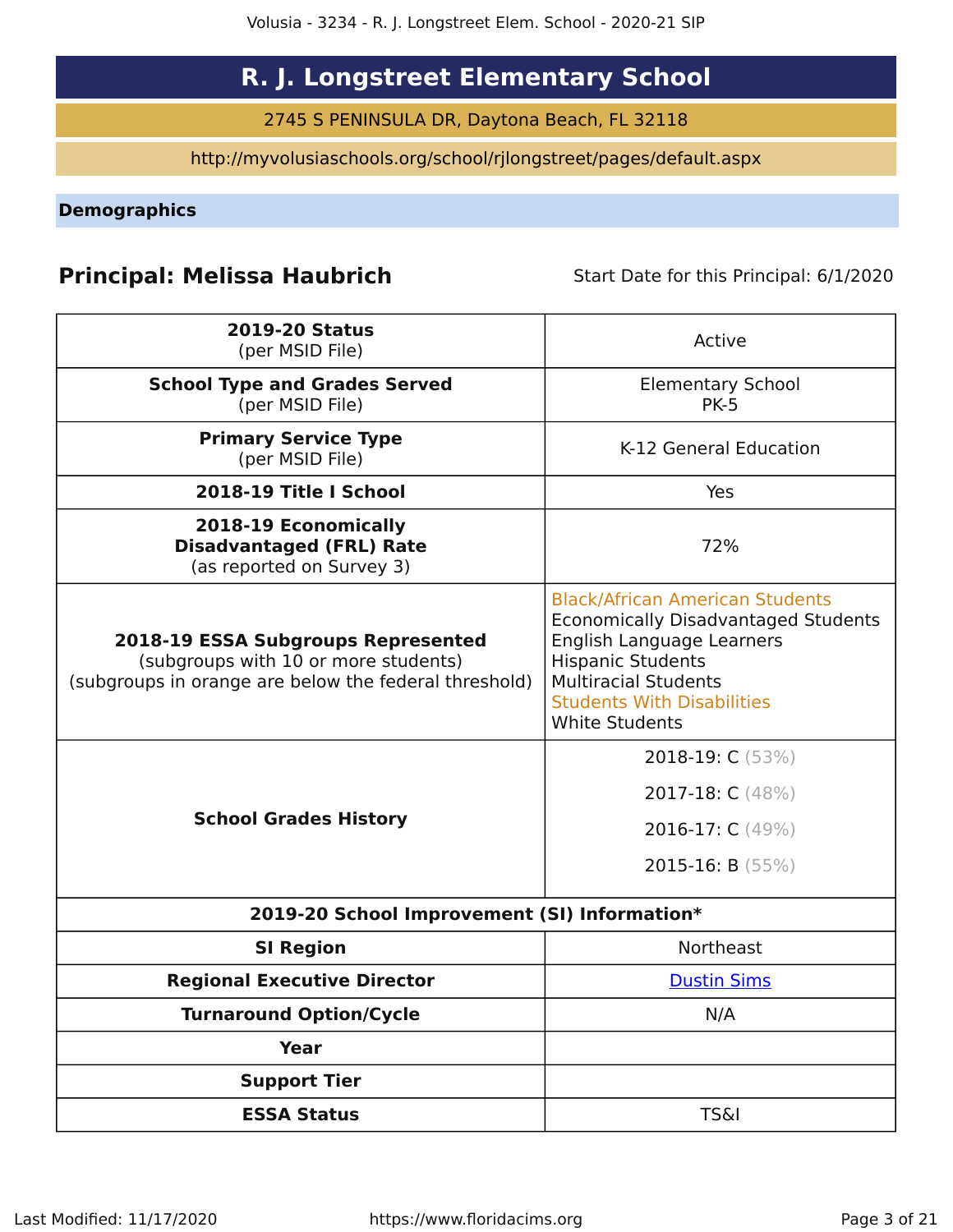\* As defined under Rule 6A-1.099811, Florida Administrative Code. For more information, [click](/downloads?category=da-forms) [here](/downloads?category=da-forms).

# **School Board Approval**

This plan is pending approval by the Volusia County School Board.

# **SIP Authority**

Section 1001.42(18), Florida Statutes, requires district school boards to annually approve and require implementation of a Schoolwide Improvement Plan (SIP) for each school in the district that has a school grade of D or F. This plan is also a requirement for Targeted Support and Improvement (TS&I) and Comprehensive Support and Improvement (CS&I) schools pursuant to 1008.33 F.S. and the Every Student Succeeds Act (ESSA).

To be designated as TS&I, a school must have one or more ESSA subgroup(s) with a Federal Index below 41%. This plan shall be approved by the district. There are three ways a school can be designated as CS&I:

- 1. have a school grade of D or F
- 2. have a graduation rate of 67% or lower
- 3. have an overall Federal Index below 41%.

For these schools, the SIP shall be approved by the district as well as the Bureau of School Improvement.

The Florida Department of Education (FDOE) SIP template meets all statutory and rule requirements for traditional public schools and incorporates all components required for schools receiving Title I funds. This template is required by State Board of Education Rule 6A-1.099811, Florida Administrative Code, for all non-charter schools with a current grade of D or F, or a graduation rate 67% or less. Districts may opt to require a SIP using a template of its choosing for schools that do not fit the aforementioned conditions. This document was prepared by school and district leadership using the FDOE's school improvement planning web application located at [www.floridacims.org.](https://www.floridacims.org)

# <span id="page-3-0"></span>**Purpose and Outline of the SIP**

The SIP is intended to be the primary artifact used by every school with stakeholders to review data, set goals, create an action plan and monitor progress. The Florida Department of Education encourages schools to use the SIP as a "living document" by continually updating, refining and using the plan to guide their work throughout the year. This printed version represents the SIP as of the "Date Modified" listed in the footer.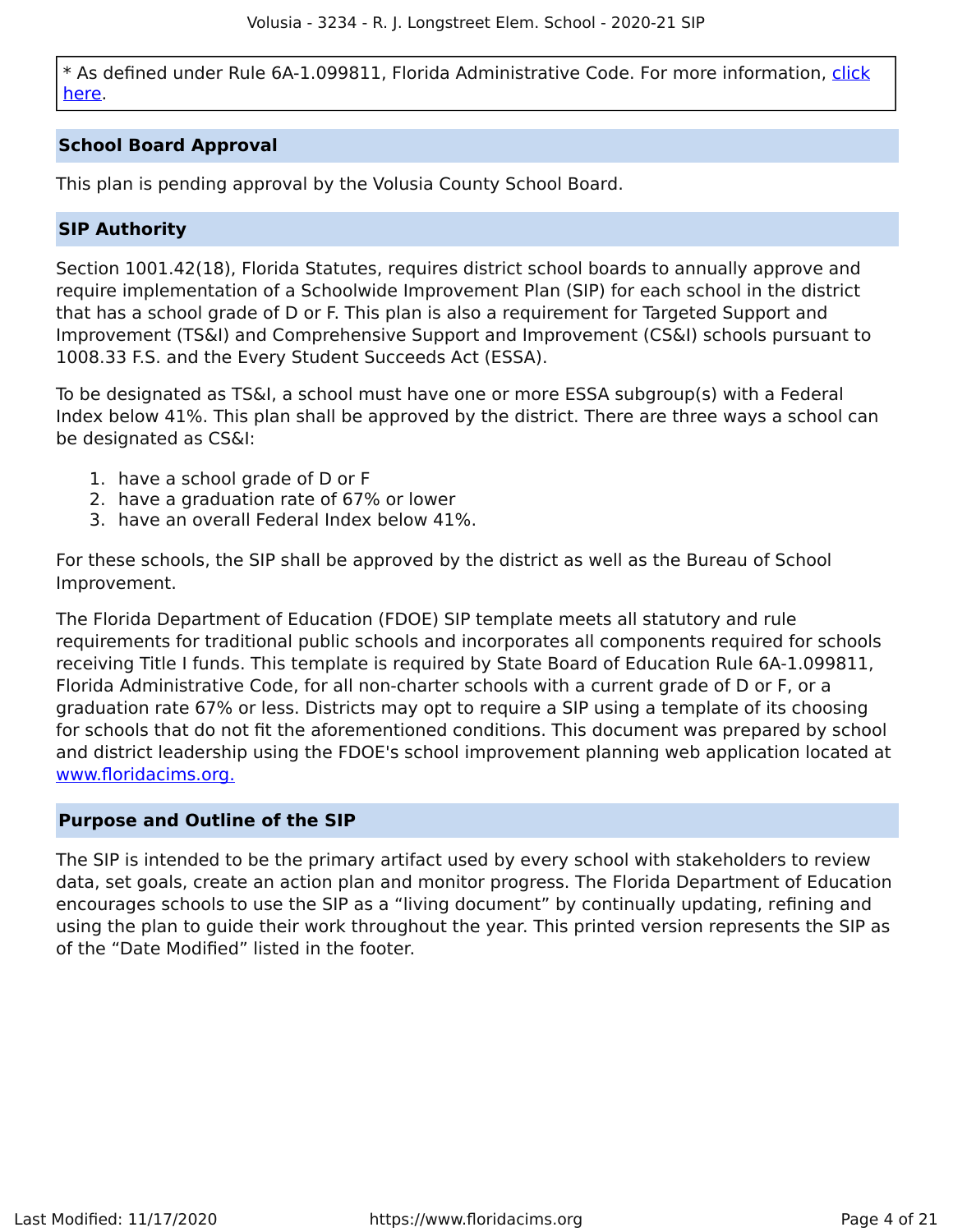# **Part I: School Information**

#### <span id="page-4-0"></span>**School Mission and Vision**

### **Provide the school's mission statement**

R. J. Longstreet, in partnership with our community, will empower students to become compassionate, lifelong learners who are responsible, productive and engaged citizens within our global society.

## **Provide the school's vision statement**

Students strive to achieve their maximum potential in an engaging, inspiring and challenging learning environment.

### **School Leadership Team**

#### **Membership**

Identify the name, email address, position title, and job duties/responsibilities for each member of the school leadership team.**:**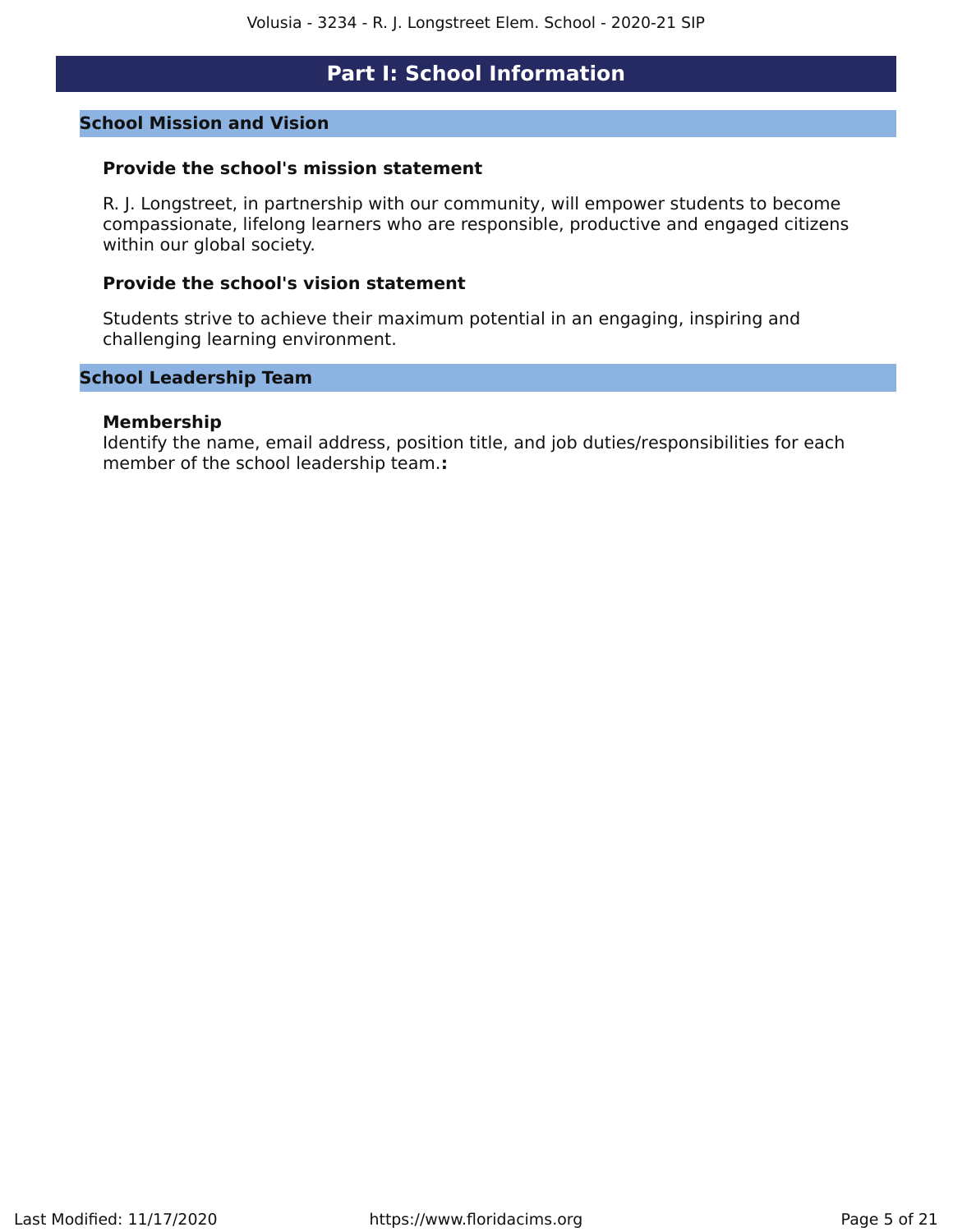| <b>Name</b>            | <b>Title</b>                      | <b>Job Duties and Responsibilities</b>                                                                                                                                                                                                                                                                                                                                                                                                                                                                                           |
|------------------------|-----------------------------------|----------------------------------------------------------------------------------------------------------------------------------------------------------------------------------------------------------------------------------------------------------------------------------------------------------------------------------------------------------------------------------------------------------------------------------------------------------------------------------------------------------------------------------|
| Haubrich,<br>Melissa   | Principal                         | The principal is responsible for the school's academic success<br>which includes monitoring and tracking the academic and<br>social-emotional performance of students and responding<br>expediently when students demonstrate areas of concern. This<br>leader also evaluates and monitors the effectiveness of<br>instructional activities taking place within classrooms and<br>provides follow-up actions as needed. The principal establishes<br>an orderly, safe and secure school environment.                             |
| Schuld,<br>Jenna       | Teacher,<br>$K-12$                | As a member of the school leadership team, she works to assist<br>in monitoring schoolwide data and participates in activities<br>designed to target areas of academic concern.                                                                                                                                                                                                                                                                                                                                                  |
| Scaccia,<br>Kimberly   | Assistant<br>Principal            | The assistant principal supports the principal with monitoring<br>the school's academic success which includes tracking the<br>academic and social-emotional performance of students and<br>responding expediently when students demonstrate areas of<br>concern. This leader also evaluates and monitors the<br>effectiveness of instructional activities taking place within<br>classrooms and provides follow-up actions as needed. The<br>assistant principal establishes an orderly, safe and secure<br>school environment. |
| Marcus,<br>Sarah       | Guidance<br>Counselor             | The school counselor provides for the social-emotional<br>competencies of all students through school counseling efforts<br>and programs.                                                                                                                                                                                                                                                                                                                                                                                        |
| Rajcooar,<br>Christina | Teacher,<br>$K-12$                | As a member of the school leadership team, she works to assist<br>in monitoring schoolwide data and participates in activities<br>designed to target areas of academic concern.                                                                                                                                                                                                                                                                                                                                                  |
| Marge                  | Henderson, Instructional<br>Coach | As a member of the school leadership team, she works to assist<br>in monitoring schoolwide data and participates in activities<br>designed to target areas of academic concern.                                                                                                                                                                                                                                                                                                                                                  |
| Legath,<br>Jennifer    | Teacher,<br>$K-12$                | As a member of the school leadership team, she works to assist<br>in monitoring schoolwide data and participates in activities<br>designed to target areas of academic concern.                                                                                                                                                                                                                                                                                                                                                  |

# **Demographic Information**

# **Principal start date**

Monday 6/1/2020, Melissa Haubrich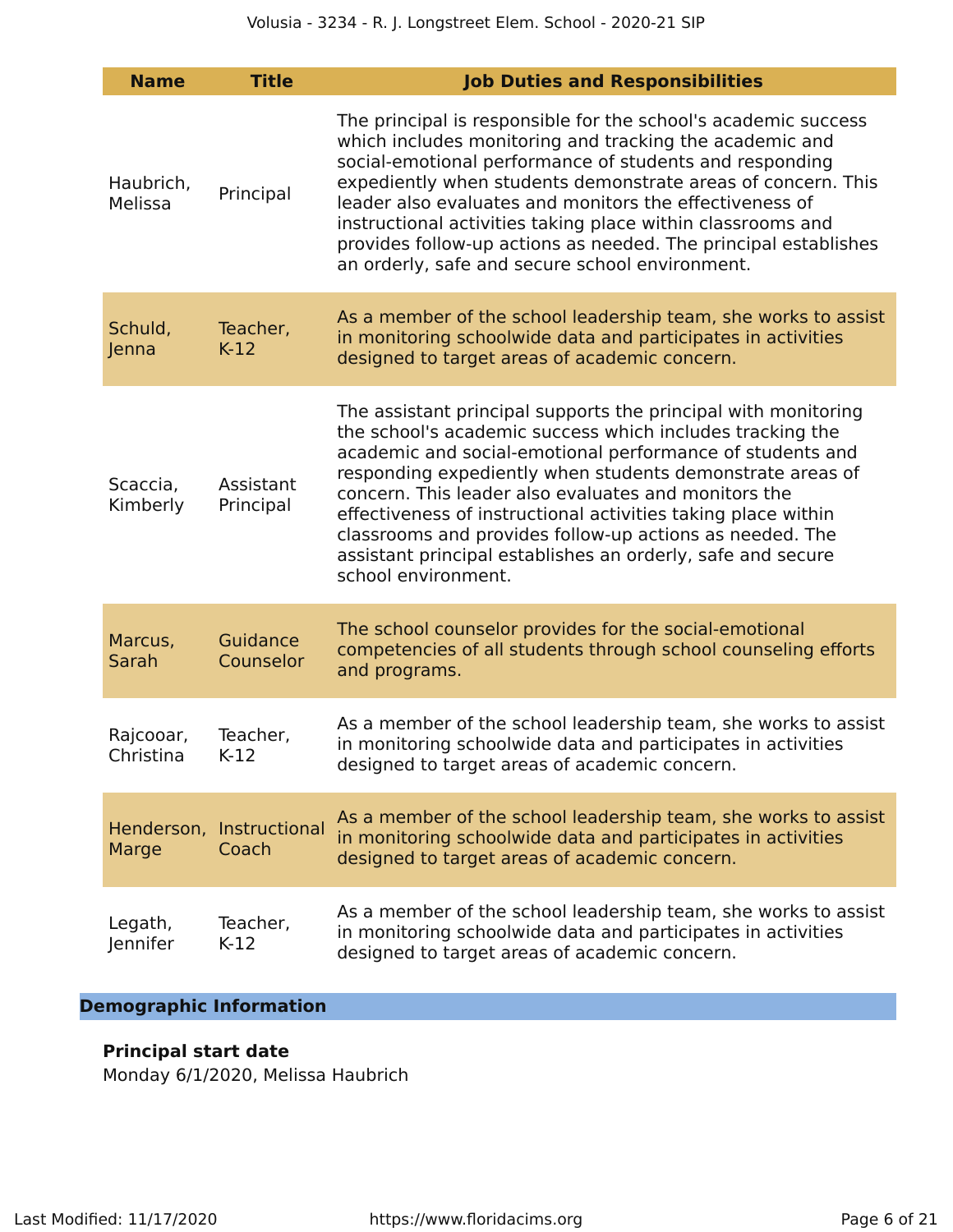**Number of teachers with a 2019 3-year aggregate or a 1-year Algebra state VAM rating of Highly Effective.** Note: For UniSIG Supplemental Teacher Allocation, teachers must have at least 10 student assessments. 17

**Number of teachers with a 2019 3-year aggregate or a 1-year Algebra state VAM rating of Effective.** Note: For UniSIG Supplemental Teacher Allocation, teachers must have at least 10 student assessments.  $20$ 

# **Total number of teacher positions allocated to the school**

37

# **Demographic Data**

| <b>2020-21 Status</b><br>(per MSID File)                                                                                                      | Active                                                                                                                                                                                                                                               |
|-----------------------------------------------------------------------------------------------------------------------------------------------|------------------------------------------------------------------------------------------------------------------------------------------------------------------------------------------------------------------------------------------------------|
| <b>School Type and Grades Served</b><br>(per MSID File)                                                                                       | <b>Elementary School</b><br><b>PK-5</b>                                                                                                                                                                                                              |
| <b>Primary Service Type</b><br>(per MSID File)                                                                                                | K-12 General Education                                                                                                                                                                                                                               |
| 2018-19 Title I School                                                                                                                        | Yes                                                                                                                                                                                                                                                  |
| 2018-19 Economically<br><b>Disadvantaged (FRL) Rate</b><br>(as reported on Survey 3)                                                          | 72%                                                                                                                                                                                                                                                  |
| <b>2018-19 ESSA Subgroups Represented</b><br>(subgroups with 10 or more students)<br>(subgroups in orange are below the federal<br>threshold) | <b>Black/African American Students</b><br><b>Economically Disadvantaged</b><br><b>Students</b><br>English Language Learners<br><b>Hispanic Students</b><br><b>Multiracial Students</b><br><b>Students With Disabilities</b><br><b>White Students</b> |
| <b>School Grades History</b>                                                                                                                  | 2018-19: C (53%)<br>2017-18: C (48%)<br>2016-17: C (49%)<br>2015-16: B $(55%)$                                                                                                                                                                       |
| 2019-20 School Improvement (SI) Information*                                                                                                  |                                                                                                                                                                                                                                                      |
| <b>SI Region</b>                                                                                                                              | <b>Northeast</b>                                                                                                                                                                                                                                     |
| <b>Regional Executive Director</b>                                                                                                            | <b>Dustin Sims</b>                                                                                                                                                                                                                                   |
| <b>Turnaround Option/Cycle</b>                                                                                                                | N/A                                                                                                                                                                                                                                                  |
| Year                                                                                                                                          |                                                                                                                                                                                                                                                      |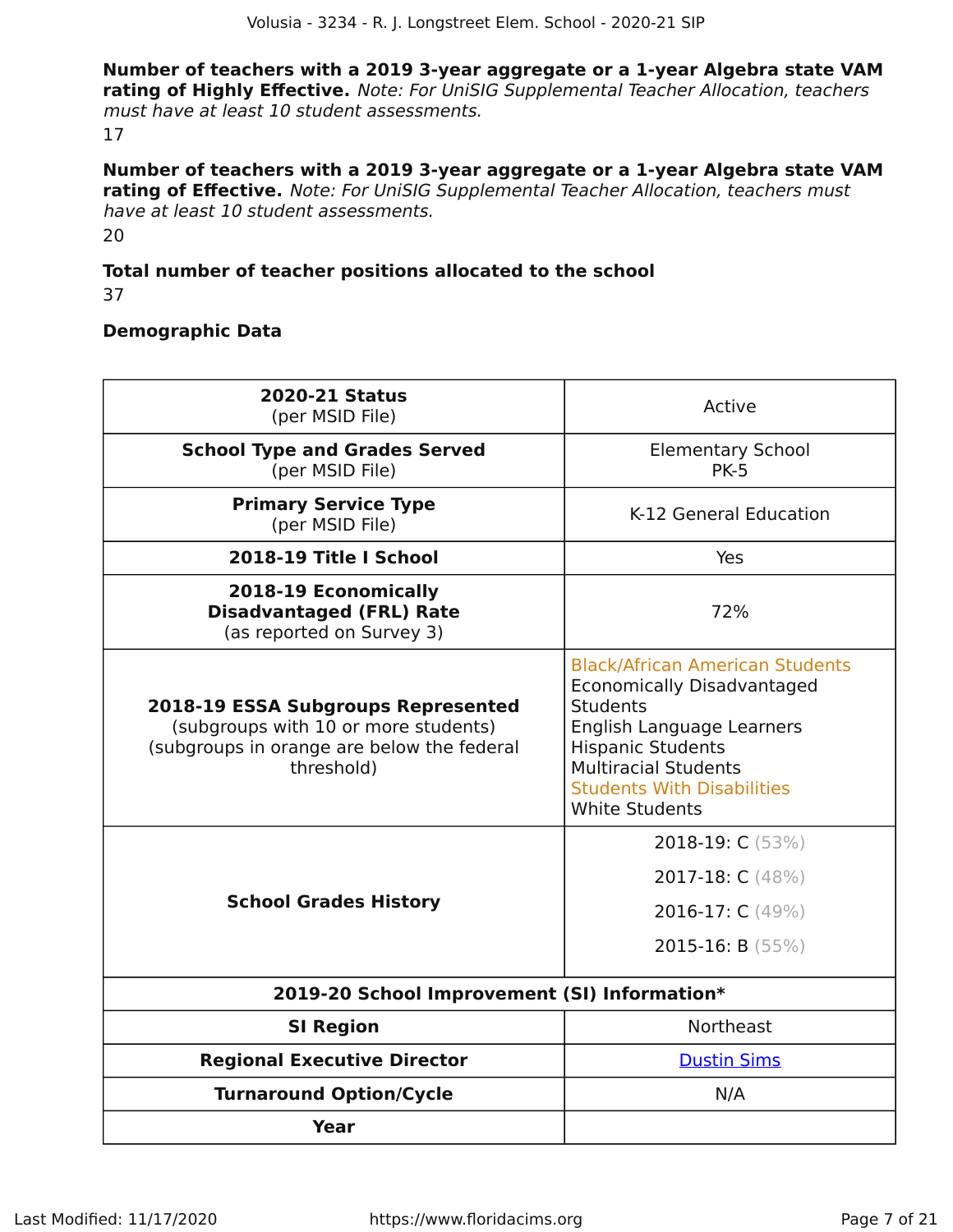| <b>Support Tier</b> |      |
|---------------------|------|
| <b>ESSA Status</b>  | TS&. |

\* As defined under Rule 6A-1.099811, Florida Administrative Code. For more information, [click here](https://www.flrules.org/gateway/ruleNo.asp?id=6A-1.099811).

# **Early Warning Systems**

### **Current Year**

# **The number of students by grade level that exhibit each early warning indicator listed:**

| <b>Indicator</b>                             |          |          |                      |                |                 | <b>Grade Level</b> |                   |                |          |          |                              |          |          | <b>Total</b> |
|----------------------------------------------|----------|----------|----------------------|----------------|-----------------|--------------------|-------------------|----------------|----------|----------|------------------------------|----------|----------|--------------|
|                                              |          |          |                      |                |                 |                    |                   |                |          |          | K 1 2 3 4 5 6 7 8 9 10 11 12 |          |          |              |
| Number of students enrolled                  | 77       |          | 60 58 73 66 71 0 0 0 |                |                 |                    |                   |                |          | $\Omega$ | $\Omega$                     | $\Omega$ | $\Omega$ | 405          |
| Attendance below 90 percent                  |          |          | -10                  | 9              | 17 7            |                    | 000               |                |          | - 0      | - ೧                          | $\Omega$ | $\Omega$ | 71           |
| One or more suspensions                      |          |          | 6                    | $\mathbf{1}$   | 10 11           |                    | $\overline{0}$    | 0 <sub>0</sub> |          | - 0      | - 0                          | $\Omega$ | $\Omega$ | 30           |
| Course failure in ELA                        | $\Omega$ | $\Omega$ | 3                    | $\overline{3}$ | $\overline{2}$  | $\overline{3}$     | $0\quad 0\quad 0$ |                |          | - 0      | $\Omega$                     | $\Omega$ | $\Omega$ | 11           |
| Course failure in Math                       | $\Omega$ | $\Omega$ | $\mathcal{P}$        | 3              | 2               | -6                 | $\Omega$          | $\overline{0}$ | $\Omega$ | $\Omega$ | $\Omega$                     | $\Omega$ | $\Omega$ | 13           |
| Level 1 on 2019 statewide ELA<br>assessment  | $\Omega$ | $\Omega$ | $\Omega$             |                | 5 10 14 0 0 0 0 |                    |                   |                |          |          | - 0                          | <b>O</b> | $\Omega$ | 29           |
| Level 1 on 2019 statewide Math<br>assessment | 0        | $\Omega$ | $\Omega$             |                | 5 17 19 0       |                    |                   | $\Omega$       | $\Omega$ | $\Omega$ | $\Omega$                     | $\Omega$ | $\Omega$ | 41           |

#### **The number of students with two or more early warning indicators:**

| <b>Indicator</b>                                                    |  |  | <b>Grade Level</b> |  |  |                              |  | <b>Total</b> |
|---------------------------------------------------------------------|--|--|--------------------|--|--|------------------------------|--|--------------|
|                                                                     |  |  |                    |  |  | K 1 2 3 4 5 6 7 8 9 10 11 12 |  |              |
| Students with two or more indicators 0 0 4 9 12 17 0 0 0 0 0 0 0 42 |  |  |                    |  |  |                              |  |              |

### **The number of students identified as retainees:**

|                                        |  | <b>Grade Level</b> |  |  |  |  |  |  |  |  |  |                              |                           |              |  |
|----------------------------------------|--|--------------------|--|--|--|--|--|--|--|--|--|------------------------------|---------------------------|--------------|--|
| <b>Indicator</b>                       |  |                    |  |  |  |  |  |  |  |  |  | K 1 2 3 4 5 6 7 8 9 10 11 12 |                           | <b>Total</b> |  |
| <b>Retained Students: Current Year</b> |  |                    |  |  |  |  |  |  |  |  |  |                              | 7 8 4 5 6 1 0 0 0 0 0 0 0 | - 31 -       |  |
|                                        |  |                    |  |  |  |  |  |  |  |  |  |                              |                           |              |  |

# **Date this data was collected or last updated** Friday 8/21/2020

#### **Prior Year - As Reported**

# **The number of students by grade level that exhibit each early warning indicator:**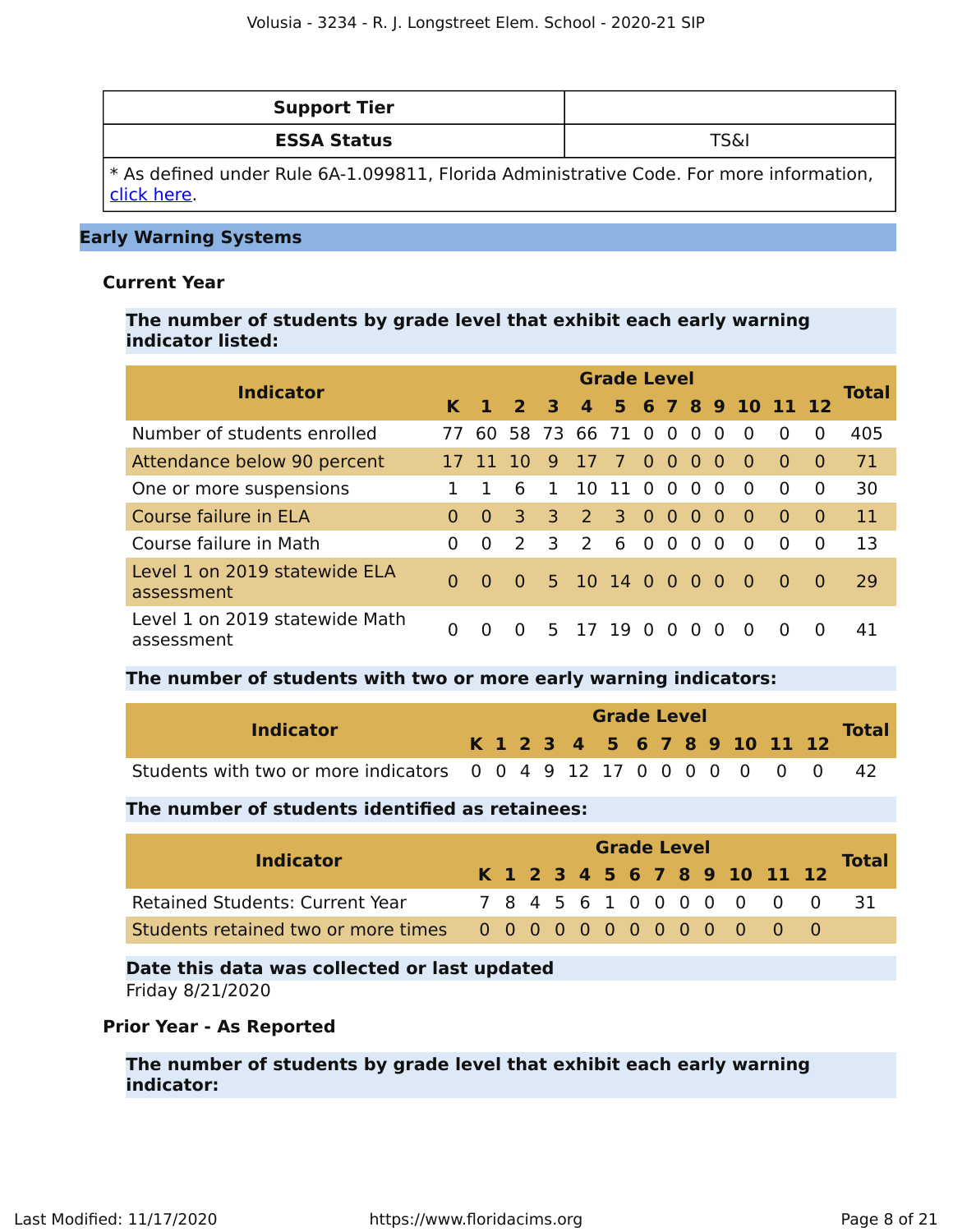|                                 |                         |          |                    |                            |                | <b>Grade Level</b>      |          |                   |          |                          |                                     |              |
|---------------------------------|-------------------------|----------|--------------------|----------------------------|----------------|-------------------------|----------|-------------------|----------|--------------------------|-------------------------------------|--------------|
| <b>Indicator</b>                |                         |          | $K$ 1 2 3          |                            |                |                         |          |                   |          |                          | 4 5 6 7 8 9 10 11 12                | <b>Total</b> |
| Number of students enrolled     |                         |          |                    |                            |                | 80 64 61 74 69 73 0     |          | $0\quad 0\quad 0$ |          | $\overline{0}$           | - 0                                 | 421          |
| Attendance below 90 percent     |                         |          |                    |                            |                | 21 16 14 14 8 6 0 0 0 0 |          |                   |          | $\overline{\phantom{0}}$ | $\begin{matrix} 0 & 0 \end{matrix}$ | 79           |
| One or more suspensions         |                         | $\Omega$ | - 0                | $\overline{\phantom{0}}$ 0 | $\overline{0}$ | 1 0 0 0 0               |          |                   |          | $\overline{0}$           | $\overline{0}$                      | $\mathbf{1}$ |
| Course failure in ELA or Math   | $\Omega$                | - 0      | $\blacktriangle$ 0 |                            |                | 2 9 7 0 0 0 0           |          |                   |          | - 0                      | $\begin{matrix} 0 & 0 \end{matrix}$ | 18           |
| Level 1 on statewide assessment | $\overline{\mathbf{0}}$ | $\Omega$ | $\overline{0}$     |                            |                | 5 21 23 0               | $\Omega$ | $\Omega$          | $\Omega$ |                          |                                     | 49           |

## **The number of students with two or more early warning indicators:**

| <b>Indicator</b>                                                    |  |  | <b>Grade Level</b> |  |  |  |                              |              |
|---------------------------------------------------------------------|--|--|--------------------|--|--|--|------------------------------|--------------|
|                                                                     |  |  |                    |  |  |  | K 1 2 3 4 5 6 7 8 9 10 11 12 | <b>Total</b> |
| Students with two or more indicators 0 0 0 2 12 11 0 0 0 0 0 0 0 25 |  |  |                    |  |  |  |                              |              |

# **The number of students identified as retainees:**

| <b>Indicator</b>                       |  |  |  | <b>Grade Level</b> |  |  |                              |              |
|----------------------------------------|--|--|--|--------------------|--|--|------------------------------|--------------|
|                                        |  |  |  |                    |  |  | K 1 2 3 4 5 6 7 8 9 10 11 12 | <b>Total</b> |
| <b>Retained Students: Current Year</b> |  |  |  |                    |  |  | 7 8 5 5 0 1 0 0 0 0 0 0 0    | -26          |
|                                        |  |  |  |                    |  |  |                              |              |

# **Prior Year - Updated**

# **The number of students by grade level that exhibit each early warning indicator:**

| <b>Indicator</b>                  | <b>Grade Level</b> |                |     |  |  |                         |  |          |                   |          |                              |                                     | <b>Total</b> |              |
|-----------------------------------|--------------------|----------------|-----|--|--|-------------------------|--|----------|-------------------|----------|------------------------------|-------------------------------------|--------------|--------------|
|                                   |                    |                |     |  |  |                         |  |          |                   |          | K 1 2 3 4 5 6 7 8 9 10 11 12 |                                     |              |              |
| Number of students enrolled       | 80.                |                |     |  |  | 64 61 74 69 73 0        |  |          | $0\quad 0\quad 0$ |          | $\overline{0}$               | - 0                                 | $\Omega$     | 421          |
| Attendance below 90 percent       |                    |                |     |  |  | 21 16 14 14 8 6 0 0 0 0 |  |          |                   |          | - 0                          | $\begin{matrix} 0 & 0 \end{matrix}$ |              | 79           |
| One or more suspensions           |                    | $0 \quad 0$    | - 0 |  |  | 0 0 1 0 0 0 0           |  |          |                   |          | $\Omega$                     | $\begin{matrix} 0 & 0 \end{matrix}$ |              | $\mathbf{1}$ |
| Course failure in ELA or Math     |                    | $0 \Omega$     |     |  |  | 0 2 9 7 0 0 0 0         |  |          |                   |          | - 0                          | $\begin{matrix} 0 & 0 \end{matrix}$ |              | 18           |
| Level 1 on statewide assessment 0 |                    | $\overline{0}$ |     |  |  | 0 5 21 23 0             |  | $\Omega$ | $\cdot$ 0 $\cdot$ | $\Omega$ | - 0                          |                                     |              | 49           |

# **The number of students with two or more early warning indicators:**

|                                                                     | <b>Grade Level</b> |  |  |  |  |  |  |  |  |  |  |                              |  |
|---------------------------------------------------------------------|--------------------|--|--|--|--|--|--|--|--|--|--|------------------------------|--|
| <b>Indicator</b>                                                    |                    |  |  |  |  |  |  |  |  |  |  | K 1 2 3 4 5 6 7 8 9 10 11 12 |  |
| Students with two or more indicators 0 0 0 2 12 11 0 0 0 0 0 0 0 25 |                    |  |  |  |  |  |  |  |  |  |  |                              |  |

# **The number of students identified as retainees:**

|                                        | <b>Grade Level</b> |  |  |  |  |  |  |  |  |  |  |                              |              |
|----------------------------------------|--------------------|--|--|--|--|--|--|--|--|--|--|------------------------------|--------------|
| <b>Indicator</b>                       |                    |  |  |  |  |  |  |  |  |  |  | K 1 2 3 4 5 6 7 8 9 10 11 12 | <b>Total</b> |
| <b>Retained Students: Current Year</b> |                    |  |  |  |  |  |  |  |  |  |  | 7855010000000                | -26          |
|                                        |                    |  |  |  |  |  |  |  |  |  |  |                              |              |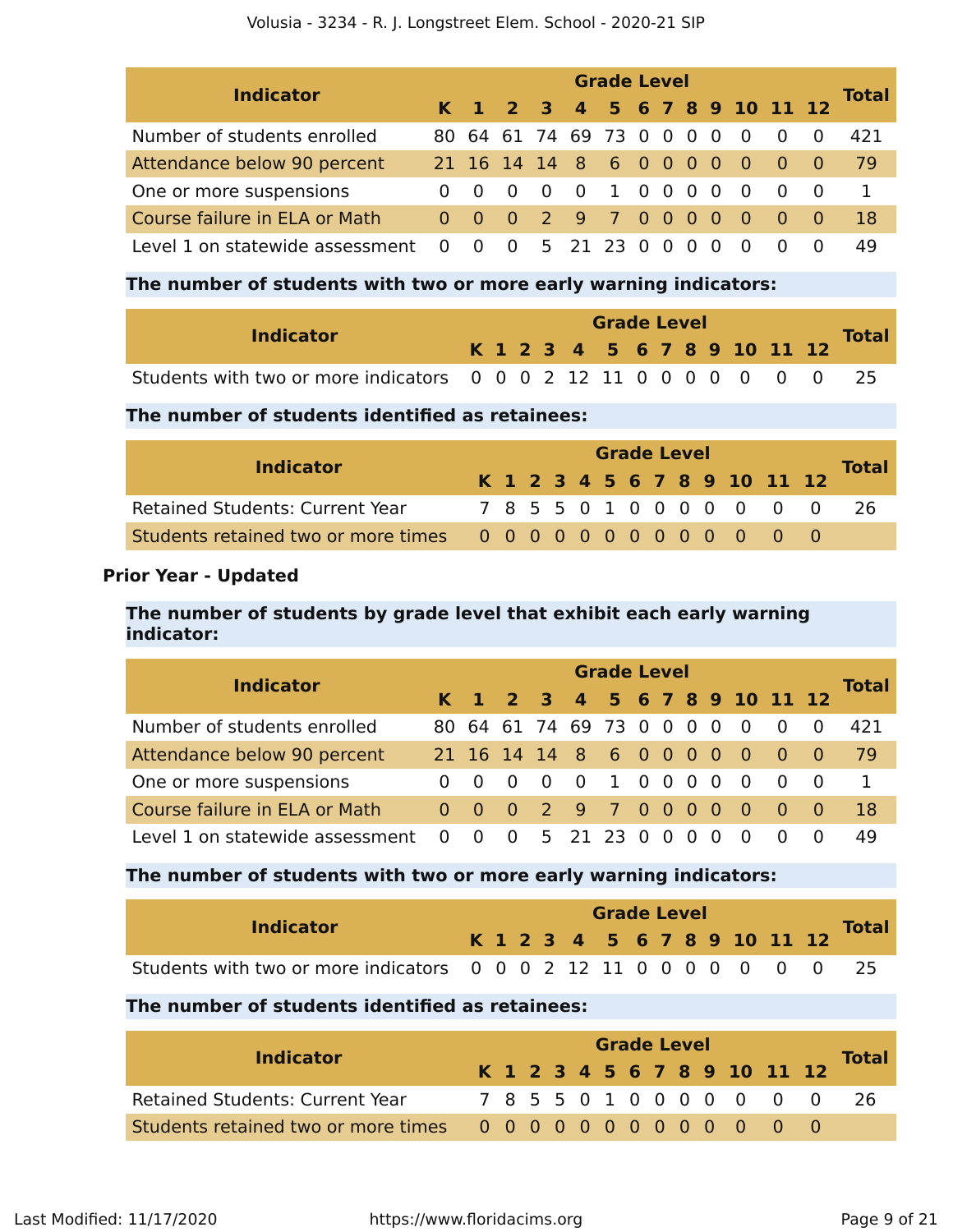# **Part II: Needs Assessment/Analysis**

# <span id="page-9-0"></span>**School Data**

Please note that the district and state averages shown here represent the averages for similar school types (elementary, middle, high school, or combination schools).

| <b>School Grade Component</b>     |               | 2019            |              | 2018          |                 |              |  |
|-----------------------------------|---------------|-----------------|--------------|---------------|-----------------|--------------|--|
|                                   | <b>School</b> | <b>District</b> | <b>State</b> | <b>School</b> | <b>District</b> | <b>State</b> |  |
| <b>ELA Achievement</b>            | 62%           | 56%             | 57%          | 58%           | 55%             | 56%          |  |
| <b>ELA Learning Gains</b>         | 54%           | 56%             | 58%          | 56%           | 51%             | 55%          |  |
| <b>ELA Lowest 25th Percentile</b> | 50%           | 46%             | 53%          | 44%           | 39%             | 48%          |  |
| Math Achievement                  | 55%           | 59%             | 63%          | 49%           | 60%             | 62%          |  |
| Math Learning Gains               | 56%           | 56%             | 62%          | 42%           | 54%             | 59%          |  |
| Math Lowest 25th Percentile       | 38%           | 43%             | 51%          | 26%           | 40%             | 47%          |  |
| Science Achievement               | 58%           | 57%             | 53%          | 64%           | 58%             | 55%          |  |

| <b>EWS Indicators as Input Earlier in the Survey</b> |  |                                   |  |  |  |  |              |  |  |  |
|------------------------------------------------------|--|-----------------------------------|--|--|--|--|--------------|--|--|--|
| <b>Indicator</b>                                     |  | Grade Level (prior year reported) |  |  |  |  | <b>Total</b> |  |  |  |
|                                                      |  |                                   |  |  |  |  |              |  |  |  |

(0)  $(0)$   $(0)$   $(0)$   $(0)$   $(0)$   $(0)$   $(0)$   $(0)$   $(0)$ 

### **Grade Level Data**

# **NOTE: This data is raw data and includes ALL students who tested at the school. This is not school grade data.**

|                          |      |               | <b>ELA</b>      |                                                 |              |                                              |
|--------------------------|------|---------------|-----------------|-------------------------------------------------|--------------|----------------------------------------------|
| <b>Grade</b>             | Year | <b>School</b> | <b>District</b> | School-<br><b>District</b><br><b>Comparison</b> | <b>State</b> | School-<br><b>State</b><br><b>Comparison</b> |
| 03                       | 2019 | 61%           | 58%             | 3%                                              | 58%          | 3%                                           |
|                          | 2018 | 56%           | 56%             | $0\%$                                           | 57%          | $-1\%$                                       |
| Same Grade Comparison    |      | 5%            |                 |                                                 |              |                                              |
| <b>Cohort Comparison</b> |      |               |                 |                                                 |              |                                              |
| 04                       | 2019 | 61%           | 54%             | 7%                                              | 58%          | 3%                                           |
|                          | 2018 | 52%           | 54%             | $-2%$                                           | 56%          | $-4%$                                        |
| Same Grade Comparison    |      | 9%            |                 |                                                 |              |                                              |
| <b>Cohort Comparison</b> |      | 5%            |                 |                                                 |              |                                              |
| 05                       | 2019 | 59%           | 54%             | 5%                                              | 56%          | 3%                                           |
|                          | 2018 | 60%           | 51%             | 9%                                              | 55%          | 5%                                           |
| Same Grade Comparison    |      | $-1\%$        |                 |                                                 |              |                                              |
| <b>Cohort Comparison</b> |      | 7%            |                 |                                                 |              |                                              |

|       | <b>MATH</b> |        |                 |                                                 |              |                                              |  |  |  |  |  |  |
|-------|-------------|--------|-----------------|-------------------------------------------------|--------------|----------------------------------------------|--|--|--|--|--|--|
| Grade | Year        | School | <b>District</b> | School-<br><b>District</b><br><b>Comparison</b> | <b>State</b> | School-<br><b>State</b><br><b>Comparison</b> |  |  |  |  |  |  |
| 03    | 2019        | 55%    | 60%             | $-5%$                                           | 62%          | $-7%$                                        |  |  |  |  |  |  |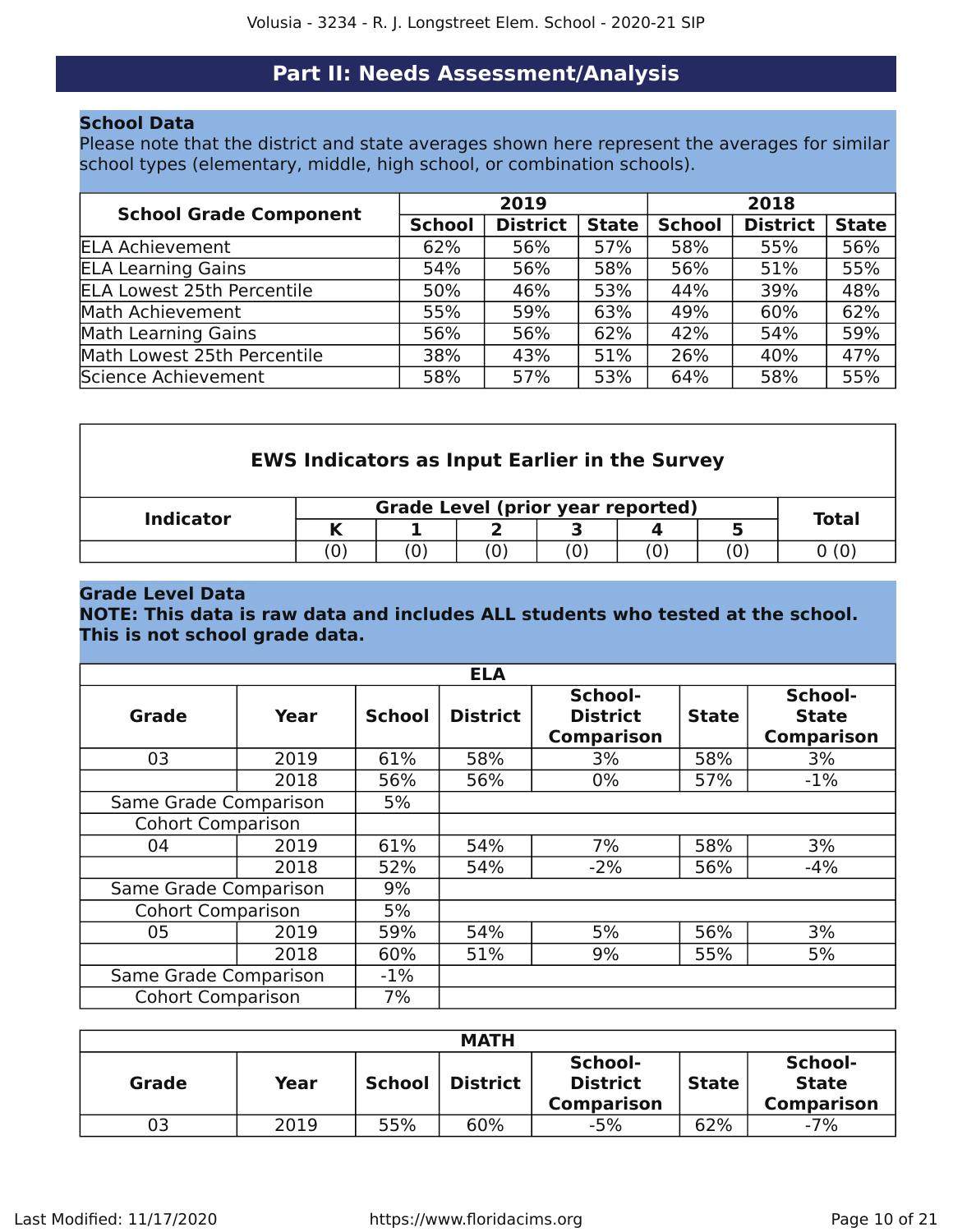|                          |      |               | <b>MATH</b>     |                                                 |              |                                              |
|--------------------------|------|---------------|-----------------|-------------------------------------------------|--------------|----------------------------------------------|
| <b>Grade</b>             | Year | <b>School</b> | <b>District</b> | School-<br><b>District</b><br><b>Comparison</b> | <b>State</b> | School-<br><b>State</b><br><b>Comparison</b> |
|                          | 2018 | 41%           | 58%             | $-17%$                                          | 62%          | $-21%$                                       |
| Same Grade Comparison    |      | 14%           |                 |                                                 |              |                                              |
| <b>Cohort Comparison</b> |      |               |                 |                                                 |              |                                              |
| 04                       | 2019 | 59%           | 59%             | $0\%$                                           | 64%          | $-5%$                                        |
|                          | 2018 | 50%           | 60%             | $-10%$                                          | 62%          | $-12%$                                       |
| Same Grade Comparison    |      | 9%            |                 |                                                 |              |                                              |
| <b>Cohort Comparison</b> |      | 18%           |                 |                                                 |              |                                              |
| 05                       | 2019 | 46%           | 54%             | $-8%$                                           | 60%          | $-14%$                                       |
|                          | 2018 | 42%           | 57%             | $-15%$                                          | 61%          | $-19%$                                       |
| Same Grade Comparison    |      | 4%            |                 |                                                 |              |                                              |
| <b>Cohort Comparison</b> |      | $-4%$         |                 |                                                 |              |                                              |

|                          | <b>SCIENCE</b> |               |                 |                                                 |              |                                              |  |  |  |  |  |  |
|--------------------------|----------------|---------------|-----------------|-------------------------------------------------|--------------|----------------------------------------------|--|--|--|--|--|--|
| <b>Grade</b>             | Year           | <b>School</b> | <b>District</b> | School-<br><b>District</b><br><b>Comparison</b> | <b>State</b> | School-<br><b>State</b><br><b>Comparison</b> |  |  |  |  |  |  |
| 05                       | 2019           | 55%           | 56%             | $-1%$                                           | 53%          | 2%                                           |  |  |  |  |  |  |
|                          | 2018           | 63%           | 56%             | 7%                                              | 55%          | 8%                                           |  |  |  |  |  |  |
| Same Grade Comparison    | $-8%$          |               |                 |                                                 |              |                                              |  |  |  |  |  |  |
| <b>Cohort Comparison</b> |                |               |                 |                                                 |              |                                              |  |  |  |  |  |  |

| <b>Subgroup Data</b> |                                                  |                  |                          |                     |                   |                           |             |                   |                     |              |                                          |  |
|----------------------|--------------------------------------------------|------------------|--------------------------|---------------------|-------------------|---------------------------|-------------|-------------------|---------------------|--------------|------------------------------------------|--|
|                      | <b>2019 SCHOOL GRADE COMPONENTS BY SUBGROUPS</b> |                  |                          |                     |                   |                           |             |                   |                     |              |                                          |  |
| <b>Subgroups</b>     | <b>ELA</b><br>Ach.                               | <b>ELA</b><br>LG | <b>ELA</b><br>LG<br>.25% | <b>Math</b><br>Ach. | <b>Math</b><br>LG | <b>Math</b><br>LG<br>L25% | Sci<br>Ach. | <b>SS</b><br>Ach. | <b>MS</b><br>Accel. | Grad<br>Rate | C & C<br><b>Accel</b><br>2016-17 2016-17 |  |
| <b>SWD</b>           | 21                                               | 29               | 33                       | 30                  | 42                | 35                        | 27          |                   |                     |              |                                          |  |
| <b>ELL</b>           | 36                                               | 60               |                          | 45                  | 55                |                           |             |                   |                     |              |                                          |  |
| <b>BLK</b>           | 37                                               | 38               |                          | 33                  | 46                |                           |             |                   |                     |              |                                          |  |
| <b>HSP</b>           | 50                                               | 62               |                          | 38                  | 56                |                           | 30          |                   |                     |              |                                          |  |
| <b>MUL</b>           | 65                                               | 47               |                          | 58                  | 53                |                           |             |                   |                     |              |                                          |  |
| <b>WHT</b>           | 68                                               | 57               | 52                       | 61                  | 58                | 45                        | 59          |                   |                     |              |                                          |  |
| <b>FRL</b>           | 56                                               | 54               | 53                       | 47                  | 50                | 38                        | 51          |                   |                     |              |                                          |  |

|                  | <b>2018 SCHOOL GRADE COMPONENTS BY SUBGROUPS</b> |                  |                          |                     |                   |                           |             |            |                     |                                       |                       |  |  |
|------------------|--------------------------------------------------|------------------|--------------------------|---------------------|-------------------|---------------------------|-------------|------------|---------------------|---------------------------------------|-----------------------|--|--|
| <b>Subgroups</b> | <b>ELA</b><br>Ach.                               | <b>ELA</b><br>LG | <b>ELA</b><br>LG<br>.25% | <b>Math</b><br>Ach. | <b>Math</b><br>LG | <b>Math</b><br>LG<br>L25% | Sci<br>Ach. | SS<br>Ach. | <b>MS</b><br>Accel. | Grad<br><b>Rate</b><br>2015-162015-16 | C & C<br><b>Accel</b> |  |  |
| <b>SWD</b>       | 26                                               | 52               | 42                       | 23                  | 33                | 20                        | 39          |            |                     |                                       |                       |  |  |
| <b>ELL</b>       | 23                                               |                  |                          | 38                  | 55                |                           |             |            |                     |                                       |                       |  |  |
| <b>BLK</b>       | 21                                               | 28               | 27                       | 25                  | 20                |                           | 18          |            |                     |                                       |                       |  |  |
| <b>HSP</b>       | 41                                               | 62               |                          | 47                  | 43                |                           |             |            |                     |                                       |                       |  |  |
| <b>MUL</b>       | 65                                               | 57               |                          | 45                  | 50                |                           |             |            |                     |                                       |                       |  |  |
| <b>WHT</b>       | 64                                               | 59               | 44                       | 52                  | 46                | 30                        | 72          |            |                     |                                       |                       |  |  |
| <b>FRL</b>       | 52                                               | 55               | 42                       | 43                  | 40                | 27                        | 62          |            |                     |                                       |                       |  |  |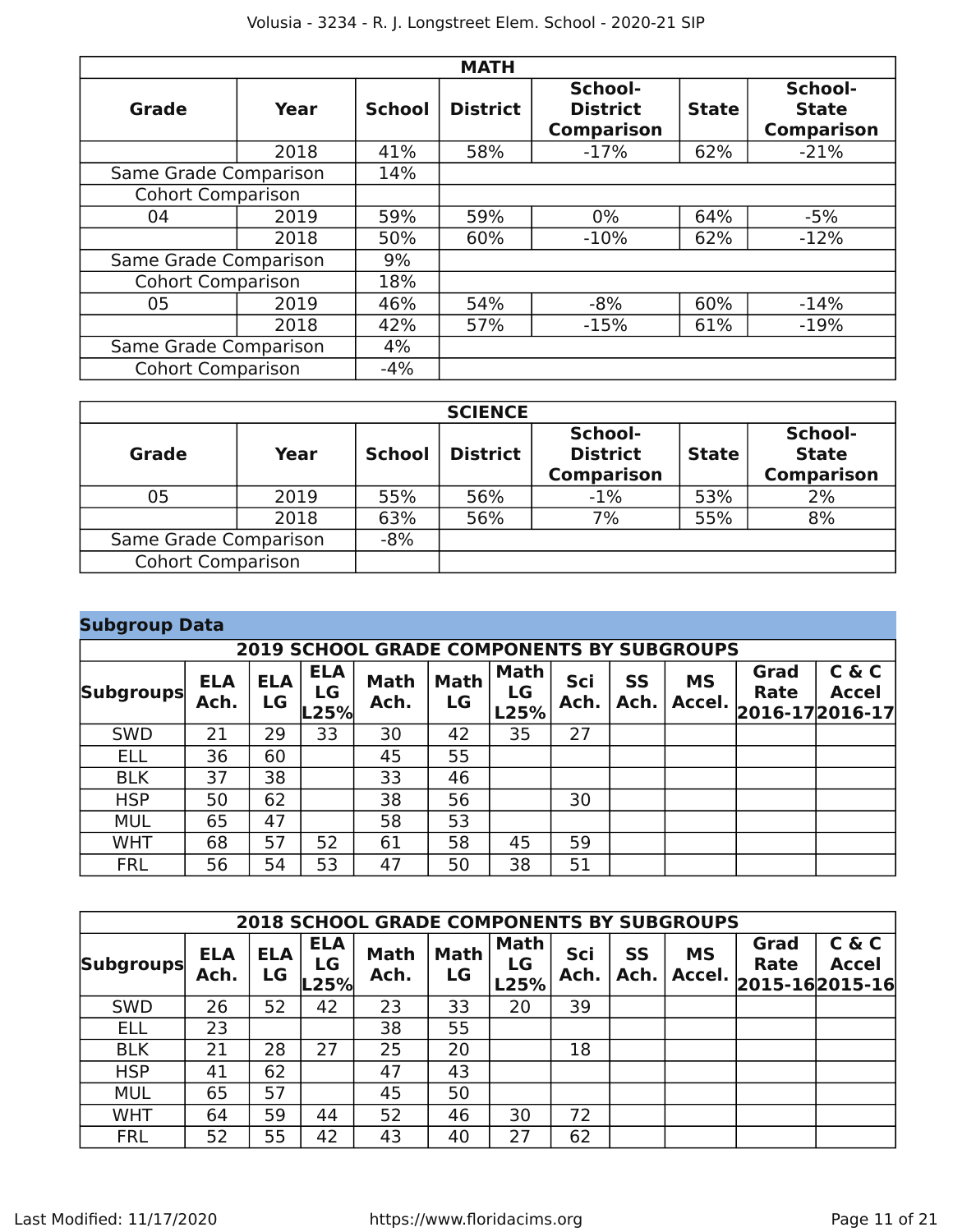This data has been updated for the 2018-19 school year as of 7/16/2019.

| THIS GALA HAS DEETED DUALED TOF LIFE ZUID-IS SCHOOL YEAL AS OF $7/10/2015$ .<br><b>ESSA Federal Index</b> |                 |  |  |
|-----------------------------------------------------------------------------------------------------------|-----------------|--|--|
| ESSA Category (TS&I or CS&I)                                                                              | <b>TS&amp;I</b> |  |  |
| <b>OVERALL Federal Index - All Students</b>                                                               | 54              |  |  |
| <b>OVERALL Federal Index Below 41% All Students</b>                                                       | <b>NO</b>       |  |  |
| Total Number of Subgroups Missing the Target                                                              | 2               |  |  |
| Progress of English Language Learners in Achieving English Language Proficiency                           | 55              |  |  |
| <b>Total Points Earned for the Federal Index</b>                                                          | 428             |  |  |
| Total Components for the Federal Index                                                                    | 8               |  |  |
| <b>Percent Tested</b>                                                                                     | 99%             |  |  |
| <b>Subgroup Data</b>                                                                                      |                 |  |  |
| <b>Students With Disabilities</b>                                                                         |                 |  |  |
| Federal Index - Students With Disabilities                                                                | 31              |  |  |
| Students With Disabilities Subgroup Below 41% in the Current Year?                                        | <b>YES</b>      |  |  |
| Number of Consecutive Years Students With Disabilities Subgroup Below 32%                                 | 1               |  |  |
| <b>English Language Learners</b>                                                                          |                 |  |  |
| Federal Index - English Language Learners                                                                 | 50              |  |  |
| English Language Learners Subgroup Below 41% in the Current Year?                                         | <b>NO</b>       |  |  |
| Number of Consecutive Years English Language Learners Subgroup Below 32%                                  | $\mathbf 0$     |  |  |
| <b>Asian Students</b>                                                                                     |                 |  |  |
| Federal Index - Asian Students                                                                            |                 |  |  |
| Asian Students Subgroup Below 41% in the Current Year?                                                    | N/A             |  |  |
| Number of Consecutive Years Asian Students Subgroup Below 32%                                             | $\mathbf 0$     |  |  |
| <b>Black/African American Students</b>                                                                    |                 |  |  |
| Federal Index - Black/African American Students                                                           | 39              |  |  |
| Black/African American Students Subgroup Below 41% in the Current Year?                                   | <b>YES</b>      |  |  |
| Number of Consecutive Years Black/African American Students Subgroup Below 32%                            | $\mathbf 0$     |  |  |
| <b>Hispanic Students</b>                                                                                  |                 |  |  |
| Federal Index - Hispanic Students                                                                         | 47              |  |  |
| Hispanic Students Subgroup Below 41% in the Current Year?                                                 | <b>NO</b>       |  |  |
| Number of Consecutive Years Hispanic Students Subgroup Below 32%                                          | $\mathbf 0$     |  |  |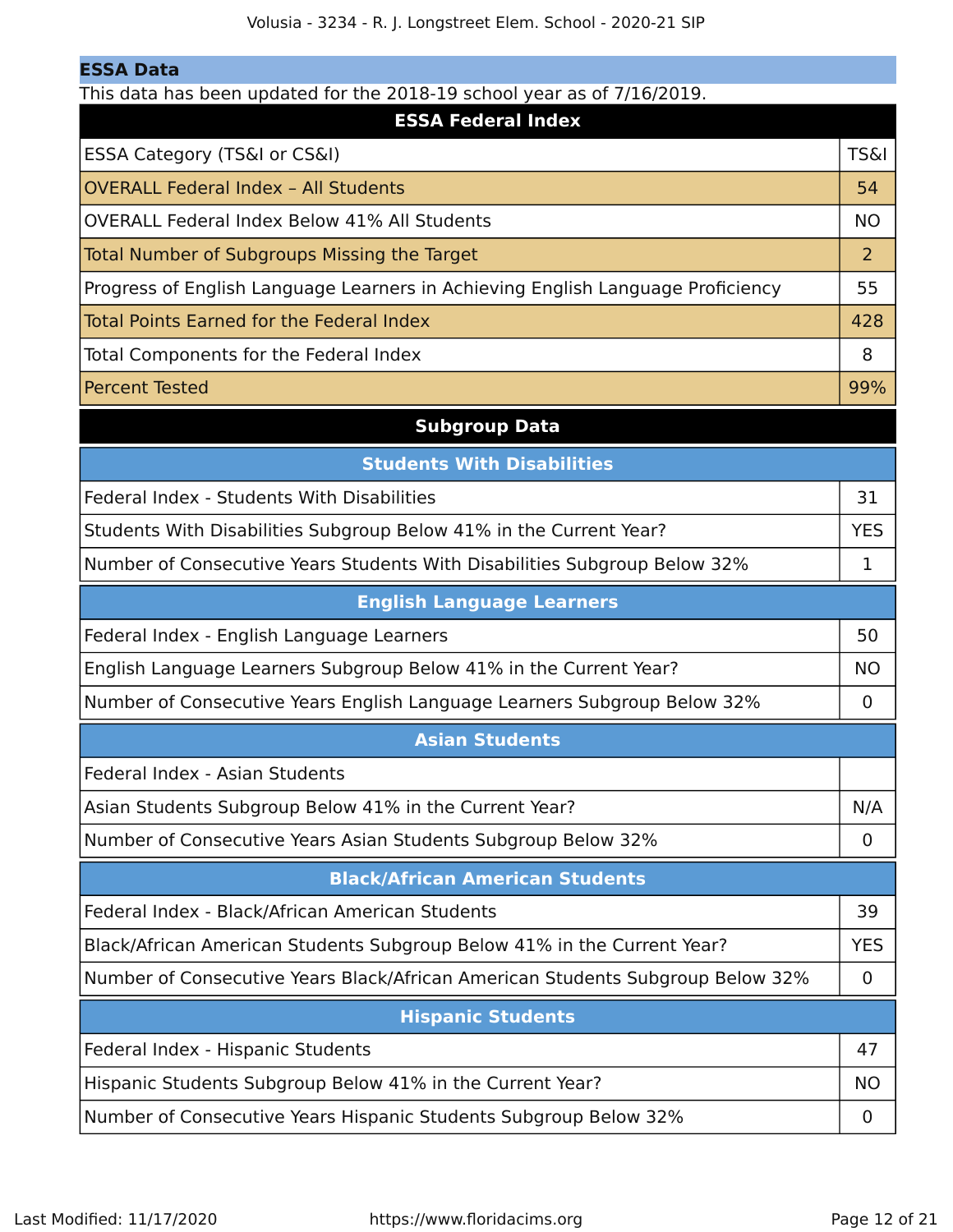| <b>Multiracial Students</b>                                                           |             |  |  |
|---------------------------------------------------------------------------------------|-------------|--|--|
| Federal Index - Multiracial Students                                                  | 56          |  |  |
| Multiracial Students Subgroup Below 41% in the Current Year?                          |             |  |  |
| Number of Consecutive Years Multiracial Students Subgroup Below 32%                   | 0           |  |  |
| <b>Native American Students</b>                                                       |             |  |  |
| Federal Index - Native American Students                                              |             |  |  |
| Native American Students Subgroup Below 41% in the Current Year?                      | N/A         |  |  |
| Number of Consecutive Years Native American Students Subgroup Below 32%               | 0           |  |  |
| <b>Pacific Islander Students</b>                                                      |             |  |  |
| Federal Index - Pacific Islander Students                                             |             |  |  |
| Pacific Islander Students Subgroup Below 41% in the Current Year?                     |             |  |  |
| Number of Consecutive Years Pacific Islander Students Subgroup Below 32%              | $\mathbf 0$ |  |  |
| <b>White Students</b>                                                                 |             |  |  |
| Federal Index - White Students                                                        | 57          |  |  |
| White Students Subgroup Below 41% in the Current Year?                                | <b>NO</b>   |  |  |
| Number of Consecutive Years White Students Subgroup Below 32%                         | 0           |  |  |
| <b>Economically Disadvantaged Students</b>                                            |             |  |  |
| Federal Index - Economically Disadvantaged Students                                   | 51          |  |  |
| Economically Disadvantaged Students Subgroup Below 41% in the Current Year?           | <b>NO</b>   |  |  |
| Number of Consecutive Years Economically Disadvantaged Students Subgroup Below<br>32% |             |  |  |

# **Analysis**

# **Data Reflection**

Answer the following reflection prompts after examining any/all relevant school data sources (see guide for examples for relevant data sources).

# **Which data component showed the lowest performance? Explain the contributing factor(s) to last year's low performance and discuss any trends**

Lowest quartile students in Math (38%)

FSA Math 2018 data showed 26% of students in our lowest quartile made a gain. We organized professional learning activities and coaching support targeting math instruction for the 2019 school year which supported a 12% increase in our 2019 LQ math score. Factors that prevented a larger increase in this percentage included our mobility rate of 33%, a high percentage of homeless attending our school (15%), and students in this subgroup with significant social-emotional needs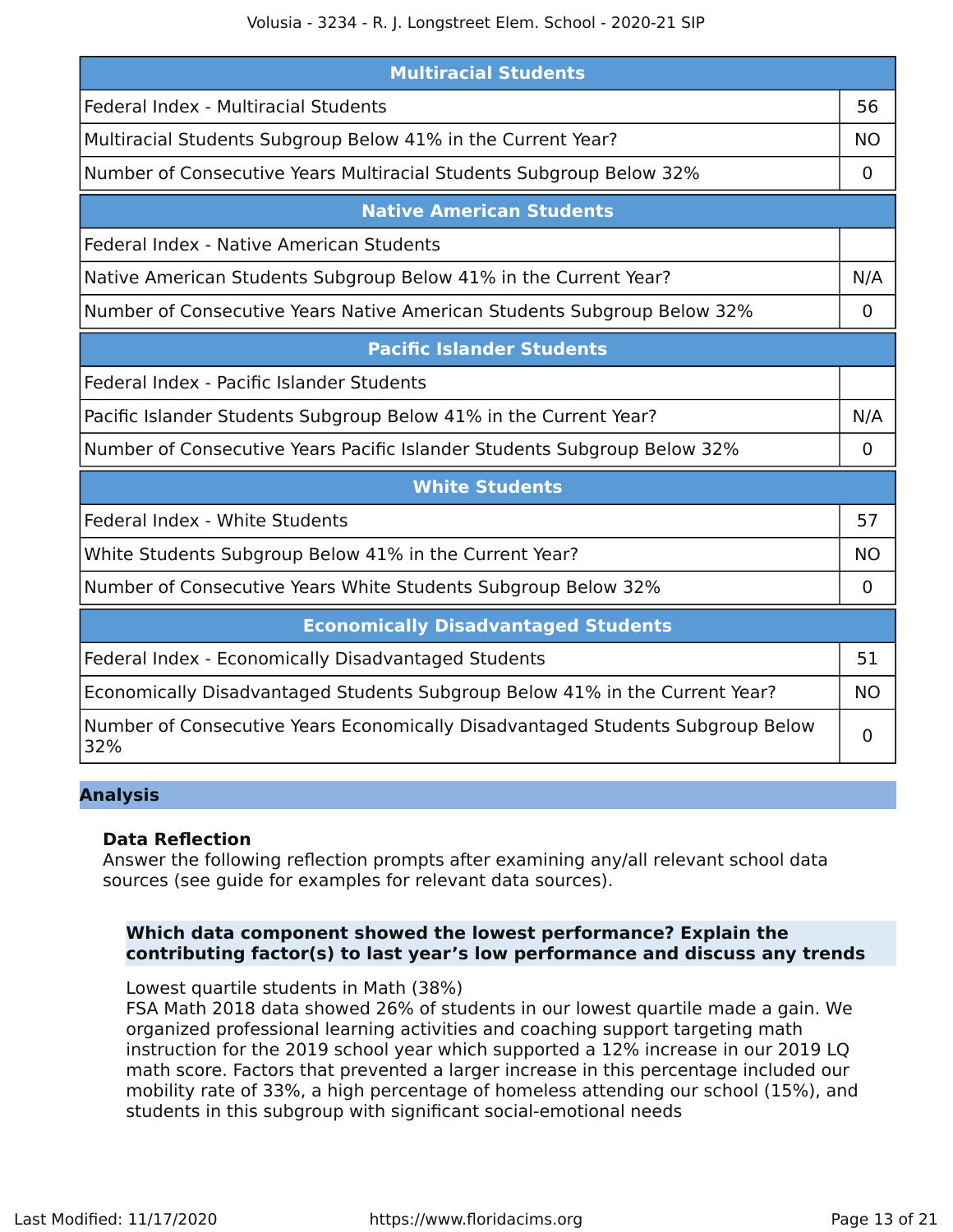# **Which data component showed the greatest decline from the prior year? Explain the factor(s) that contributed to this decline**

Science (-6%) Science NGSSS trends show our school score increases then declines on this assessment mainly due to the fact that teachers focus more on ELA and math instruction.

### **Which data component had the greatest gap when compared to the state average? Explain the factor(s) that contributed to this gap and any trends**

Lowest Quartile in Math (School 38%, State 51%= -13%)

The greatest gap, our lowest quartile at 38%- was also one of our biggest increases on FSA second to math learning gains which improved by 14%. We provided targeted math coaching and professional learning activities that we feel supported this improvement. We also organized regular data monitoring meetings with teachers where strategies targeting areas of student deficiencies were developed.

## **Which data component showed the most improvement? What new actions did your school take in this area?**

Math Learning Gains (2018- 42%; 2019- 56%= 14%)

Our biggest increase on FSA was math learning gains which improved by 14%. We provided targeted math coaching and professional learning activities that we feel supported this improvement. We also organized regular data monitoring meetings with teachers where strategies targeting areas of student deficiencies were developed.

# **Reflecting on the EWS data from Part I (D), identify one or two potential areas of concern?**

Level 1 on Statewide Assessments Attendance

# **Rank your highest priorities (maximum of 5) for schoolwide improvement in the upcoming school year**

- 1. Students with Disabilities
- 2. Black/African American Students
- 3. Math Lowest Quartile
- 4. Math Learning Gains
- 5. Science Achievement

# **Part III: Planning for Improvement**

#### <span id="page-13-0"></span>**Areas of Focus:**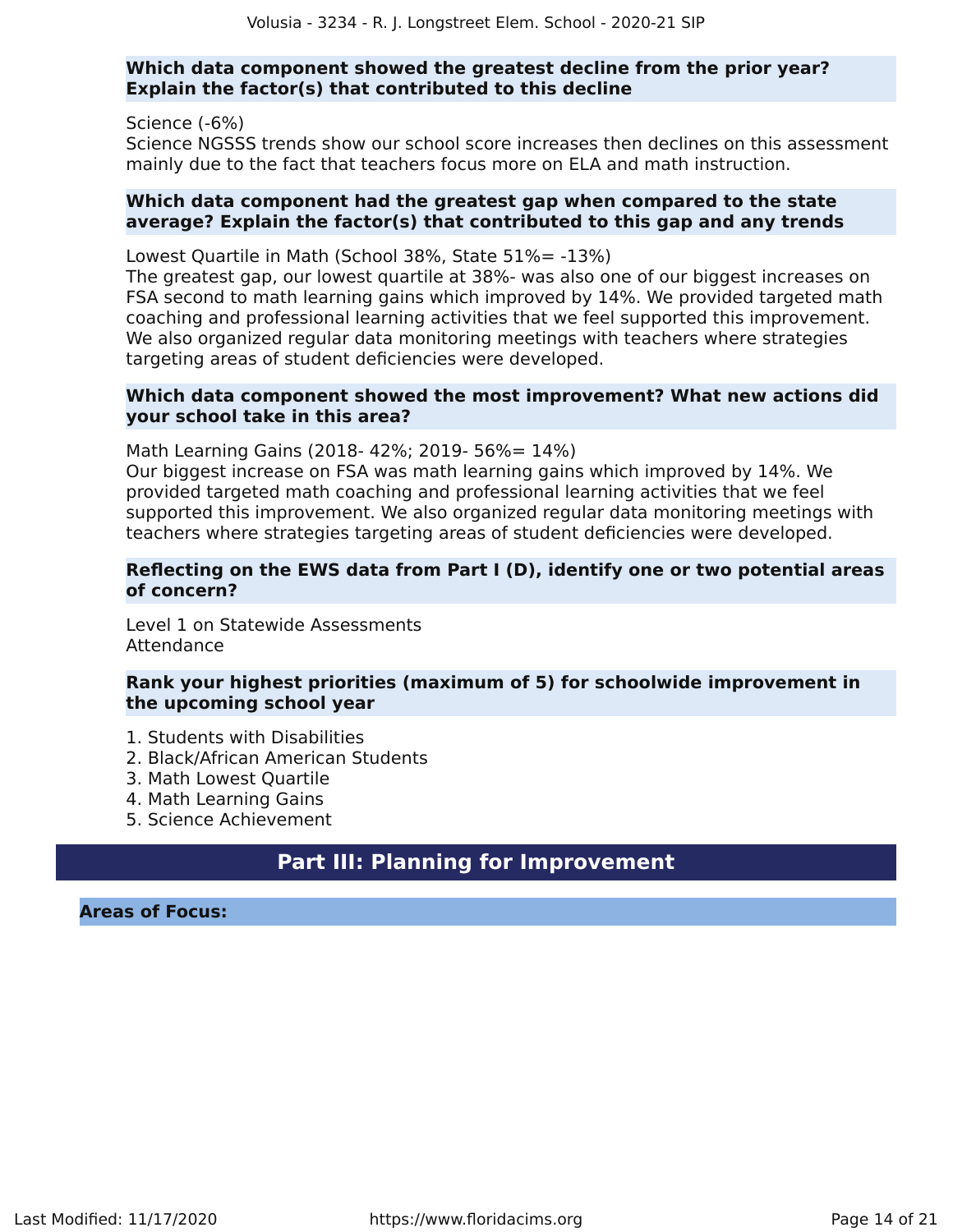|                                                                                                                                                                                          | #1. ESSA Subgroup specifically relating to Students with Disabilities                                                                                                 |  |  |
|------------------------------------------------------------------------------------------------------------------------------------------------------------------------------------------|-----------------------------------------------------------------------------------------------------------------------------------------------------------------------|--|--|
| <b>Area of Focus</b><br><b>Description and</b><br><b>Rationale:</b>                                                                                                                      | The EdData and FLDOE states that Students with Disabilities is an<br>underperforming subgroup. Our percentage is at 31%.                                              |  |  |
| <b>Measureable</b><br><b>Outcome:</b>                                                                                                                                                    | R. J. Longstreet plans to increase the performance of this ESSA group<br>on ELA and Math FSA 20201 in measurable performance areas to 44%                             |  |  |
| <b>Person responsible</b><br>for monitoring<br>outcome:                                                                                                                                  | Melissa Haubrich (mhaubric@volusia.k12.fl.us)                                                                                                                         |  |  |
| <b>Evidence-based</b><br><b>Strategy:</b>                                                                                                                                                | Response to Intervention (RTI)                                                                                                                                        |  |  |
| <b>Rationale for</b><br><b>Evidence-based</b><br><b>Strategy:</b>                                                                                                                        | Response to Intervention (RTI) strategies are a powerful way to<br>provide individualized and targeted instruction for students in the<br>greatest need of attention. |  |  |
| <b>Action Steps to Implement</b>                                                                                                                                                         |                                                                                                                                                                       |  |  |
| 1. Use ReadyReading (comprehension) daily for 20 to 30m for Tier 2 or<br>3 students needing this support                                                                                 |                                                                                                                                                                       |  |  |
| <b>Person</b><br><b>Responsible</b>                                                                                                                                                      | Marge Henderson (mehender@volusia.k12.fl.us)                                                                                                                          |  |  |
| needing this support                                                                                                                                                                     | 2. Use targeted phonics instruction daily for 45m for Tier 3 students                                                                                                 |  |  |
| <b>Person</b><br><b>Responsible</b>                                                                                                                                                      | Marge Henderson (mehender@volusia.k12.fl.us)                                                                                                                          |  |  |
| 3. Use targeted math intervention in small group by providing<br>instruction on prerequisite concepts and skills                                                                         |                                                                                                                                                                       |  |  |
| <b>Person</b><br><b>Responsible</b>                                                                                                                                                      | Marge Henderson (mehender@volusia.k12.fl.us)                                                                                                                          |  |  |
| 4. Monitor monthly the use of Wilson Reading System, Ready Reading<br>and Math Small Group during grade level Professional Learning<br>Communities regarding Students with Disabilities. |                                                                                                                                                                       |  |  |
| <b>Person</b><br><b>Responsible</b>                                                                                                                                                      | Kimberly Scaccia (kascacci@volusia.k12.fl.us)                                                                                                                         |  |  |
|                                                                                                                                                                                          | 5. Quarterly monitoring of SWD performance in ELA and math                                                                                                            |  |  |
| <b>Person</b><br><b>Responsible</b>                                                                                                                                                      | Kimberly Scaccia (kascacci@volusia.k12.fl.us)                                                                                                                         |  |  |
| 6. Monitor classroom and ESE support facilitation small group<br>instruction /schedules to ensure daily intervention for Tier 3 SWD in ELA<br>and/or math occur.                         |                                                                                                                                                                       |  |  |
| <b>Person</b><br><b>Responsible</b>                                                                                                                                                      | Kimberly Scaccia (kascacci@volusia.k12.fl.us)                                                                                                                         |  |  |
|                                                                                                                                                                                          | 7. Monitor during PLCs utilizing district topic assessments                                                                                                           |  |  |
| <b>Person</b><br><b>Responsible</b>                                                                                                                                                      | Melissa Haubrich (mhaubric@volusia.k12.fl.us)                                                                                                                         |  |  |

8. One on one data chats quarterly.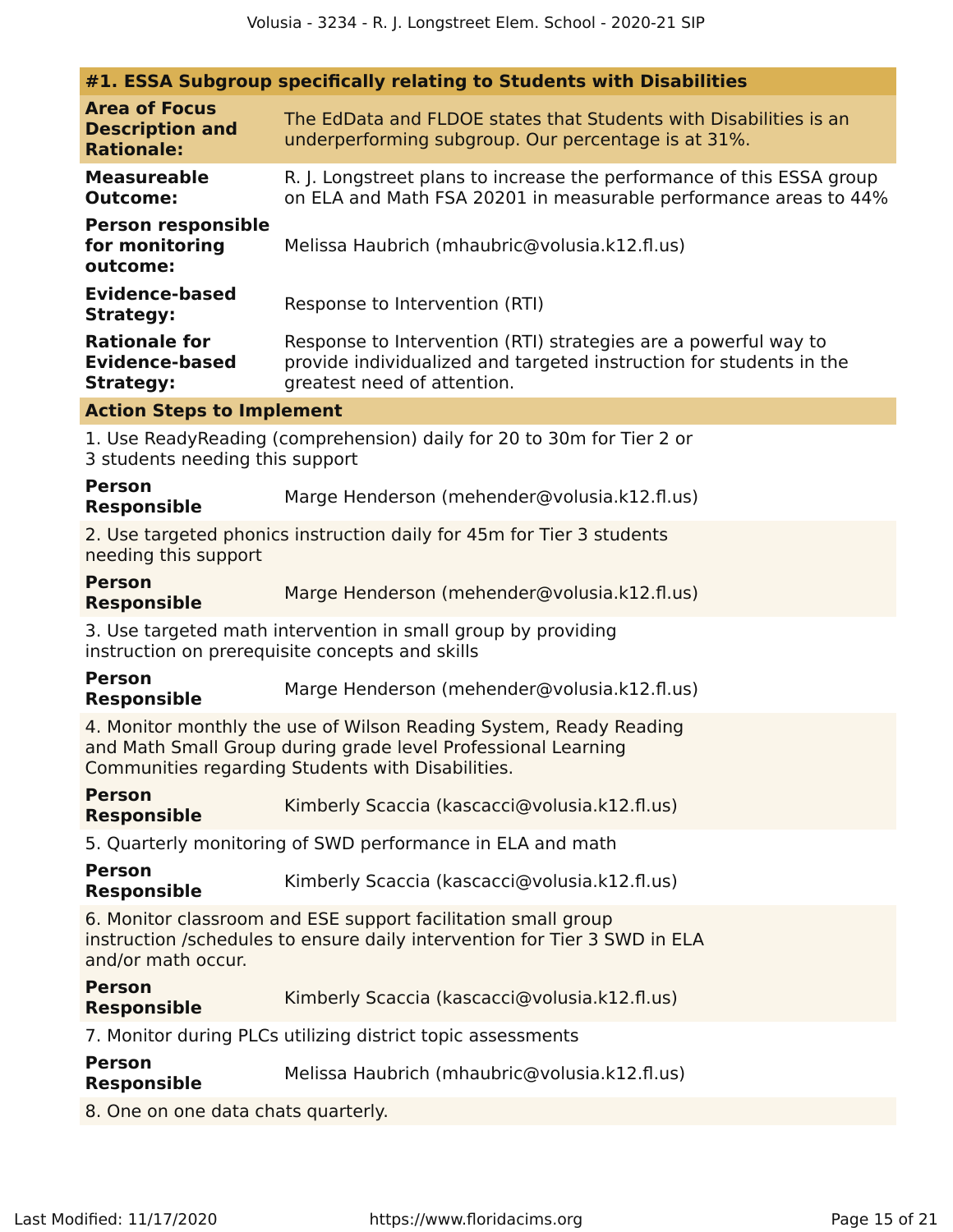# **Person Responsible** Melissa Haubrich (mhaubric@volusia.k12.fl.us)

9. Data chats in PLC weekly.

**Person Person**<br>**Responsible** Melissa Haubrich (mhaubric@volusia.k12.fl.us)

10. Teachers will participate in professional development focused on gathering data, grouping students, planning for small group, implementing individualized instructional support, assess

| <b>Person</b>      | Melissa Haubrich (mhaubric@volusia.k12.fl.us) |
|--------------------|-----------------------------------------------|
| <b>Responsible</b> |                                               |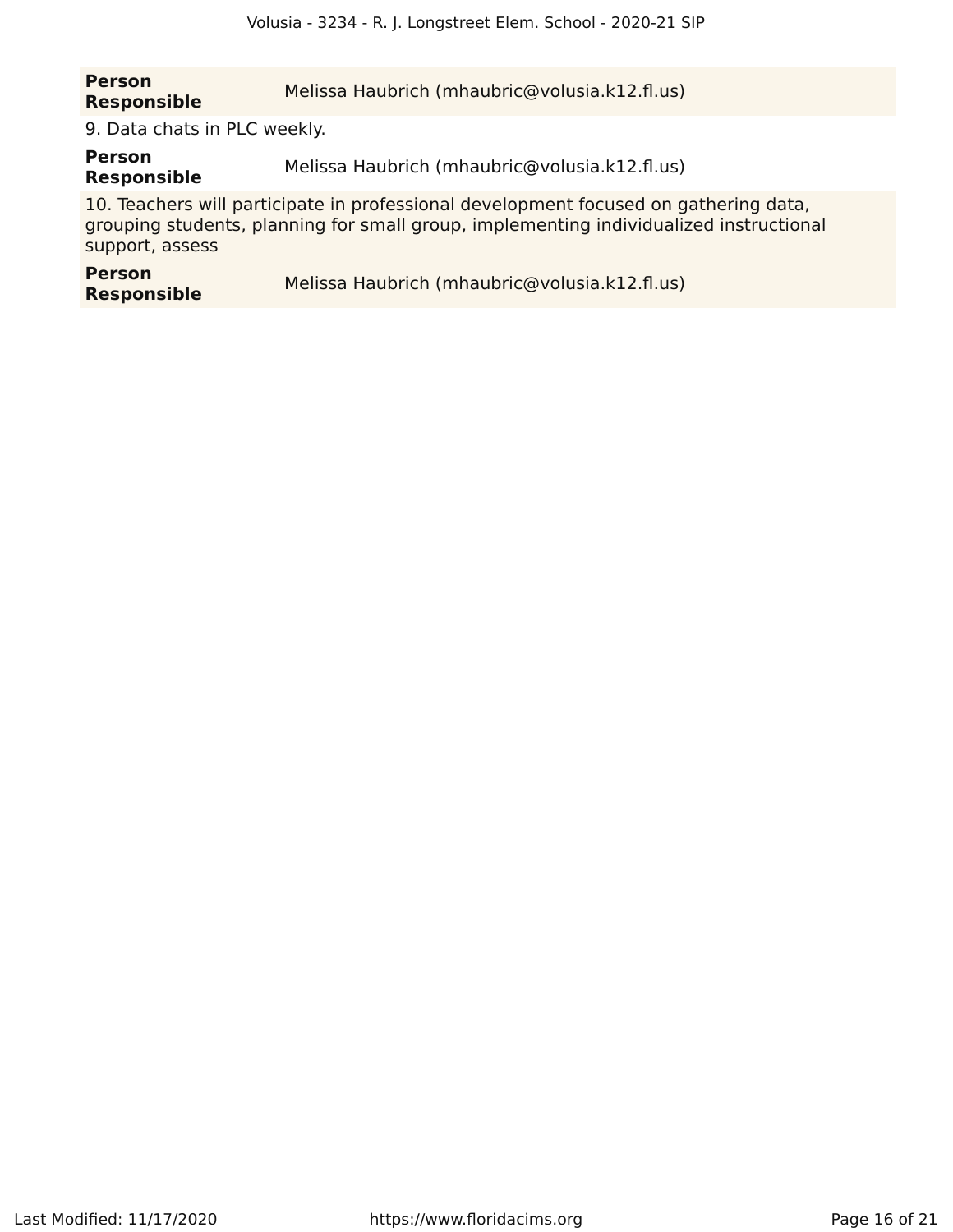| $\pi$ 2. LJJA Jubylvup specifically relating to Allican-Allieficall                                                              |                                                                                                                                                                                               |
|----------------------------------------------------------------------------------------------------------------------------------|-----------------------------------------------------------------------------------------------------------------------------------------------------------------------------------------------|
| <b>Area of Focus Description and</b><br><b>Rationale:</b>                                                                        | The percentage of possible points earned by our<br><b>Black/African American</b><br>students in ELA and Math FSA 2019 was 39%.                                                                |
| <b>Measureable Outcome:</b>                                                                                                      | R.J. Longstreet plans to increase the performance of<br>this ESSA group on<br>ELA and Math FSA 2020 in measurable performance<br>areas to 42%.                                                |
| Person responsible for<br>monitoring outcome:                                                                                    | Melissa Haubrich (mhaubric@volusia.k12.fl.us)                                                                                                                                                 |
| <b>Evidence-based Strategy:</b>                                                                                                  | Response to Intervention (RTI)                                                                                                                                                                |
| <b>Rationale for Evidence-based</b><br><b>Strategy:</b>                                                                          | Response to Intervention (RTI) strategies are a<br>powerful way to provide<br>individualized and targeted instruction for students in<br>the greatest need<br>of attention.                   |
| <b>Action Steps to Implement</b>                                                                                                 |                                                                                                                                                                                               |
| 1. Use ReadyReading (comprehension) daily for 20 to 30m for Tier 2 or<br>3 students needing this support                         |                                                                                                                                                                                               |
| <b>Person Responsible</b>                                                                                                        | Marge Henderson (mehender@volusia.k12.fl.us)                                                                                                                                                  |
| 2. Use targeted phonics instruction daily 20 to 30m for Tier 2 to 3<br>students needing this support                             |                                                                                                                                                                                               |
| <b>Person Responsible</b>                                                                                                        | Marge Henderson (mehender@volusia.k12.fl.us)                                                                                                                                                  |
| 3. Use targeted math intervention in small group by providing<br>instruction on prerequisite concepts and skills                 |                                                                                                                                                                                               |
| <b>Person Responsible</b>                                                                                                        | Marge Henderson (mehender@volusia.k12.fl.us)                                                                                                                                                  |
| 4. Monitor monthly the use of SIPPS, Ready Reading and Math Small<br>Group during grade level Professional Learning Communities. |                                                                                                                                                                                               |
| <b>Person Responsible</b>                                                                                                        | Kimberly Scaccia (kascacci@volusia.k12.fl.us)                                                                                                                                                 |
| 5. Quarterly monitoring of Black/African American student performance<br>in ELA and math                                         |                                                                                                                                                                                               |
| <b>Person Responsible</b>                                                                                                        | Kimberly Scaccia (kascacci@volusia.k12.fl.us)                                                                                                                                                 |
| 6. Monitor classroom instruction/schedules to ensure daily intervention<br>for Tier 2 and 3 students in ELA and/or math occur    |                                                                                                                                                                                               |
| <b>Person Responsible</b>                                                                                                        | Kimberly Scaccia (kascacci@volusia.k12.fl.us)                                                                                                                                                 |
| 7. Monitor utilizing district provided topic assessments during PLCs                                                             |                                                                                                                                                                                               |
| <b>Person Responsible</b>                                                                                                        | Melissa Haubrich (mhaubric@volusia.k12.fl.us)                                                                                                                                                 |
|                                                                                                                                  | 8. Teachers will participate in professional development focused on gathering data, grouping<br>students, planning for small group, implementing individualized instructional support, assess |
| <b>Person Responsible</b>                                                                                                        | Melissa Haubrich (mhaubric@volusia.k12.fl.us)                                                                                                                                                 |

# **#2. ESSA Subgroup specifically relating to African-American**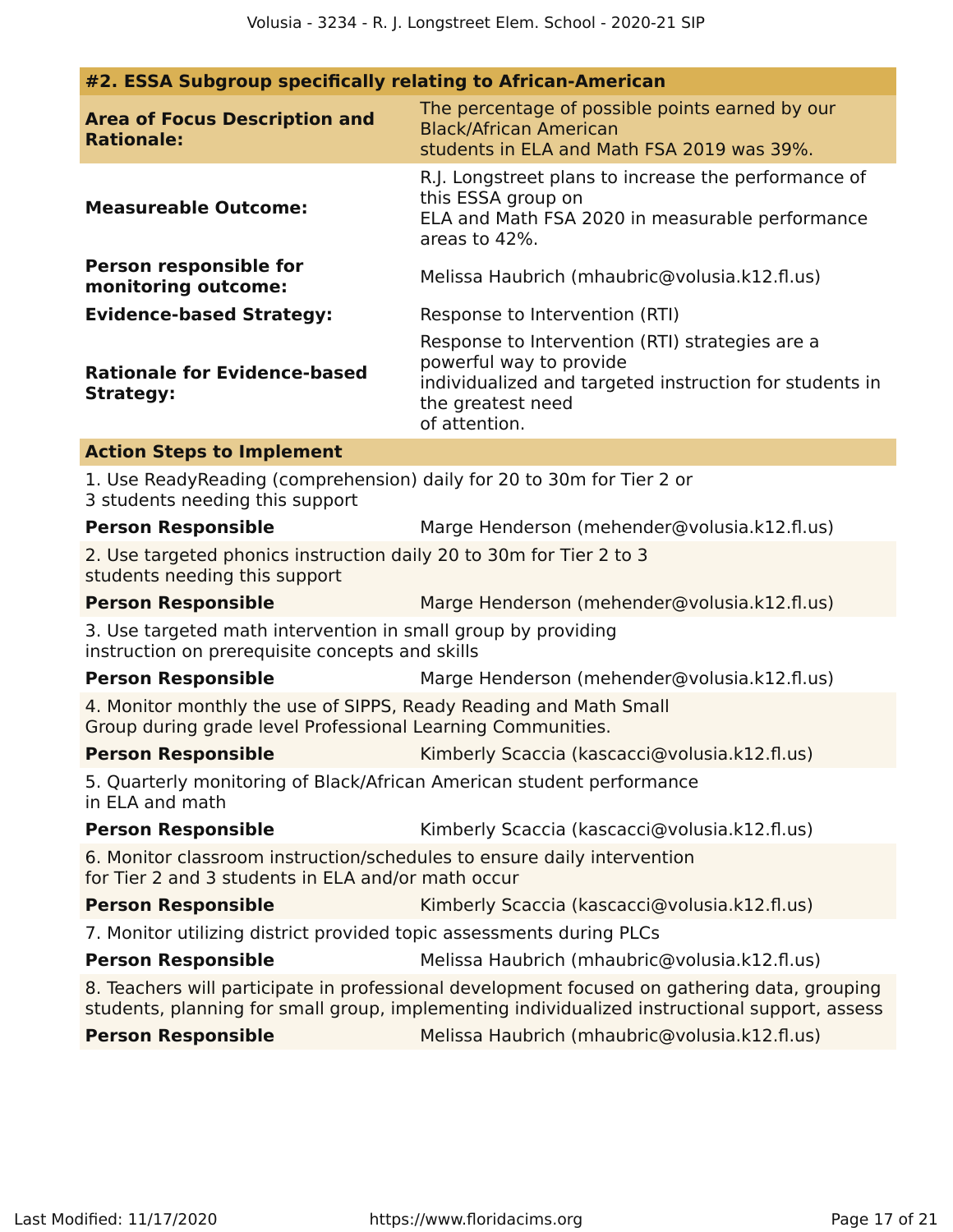| <b>Area of Focus Description and</b><br><b>Rationale:</b>            | This area reported the greatest decrease in achievement<br>from the<br>previous year (6%).                                                                                                                                                                       |
|----------------------------------------------------------------------|------------------------------------------------------------------------------------------------------------------------------------------------------------------------------------------------------------------------------------------------------------------|
| <b>Measureable Outcome:</b>                                          | 1. Use of SMT data to track<br>2. Increase FSA science achievement to 62%<br>3. Collaborative Standards Aligned Planning- all grade<br>levels using scienc NGSSS                                                                                                 |
| Person responsible for<br>monitoring outcome:                        | Melissa Haubrich (mhaubric@volusia.k12.fl.us)                                                                                                                                                                                                                    |
| <b>Evidence-based Strategy:</b>                                      | Collaborative Standards Aligned Planning - all grade<br>levels using<br>science NGSSS                                                                                                                                                                            |
| <b>Rationale for Evidence-based</b><br><b>Strategy:</b>              | Collective Efficacy has an effect size of 1.57 according to<br>John Hattie. In<br>order for our 5th grade students to consistently achieve<br>at the highest<br>level, science must be taught using best-practices<br>aligned with NGSSS<br>at all grade levels. |
| <b>Action Steps to Implement</b>                                     |                                                                                                                                                                                                                                                                  |
| 1. Review the Vertical Trace Maps for four areas of science.         |                                                                                                                                                                                                                                                                  |
| <b>Person Responsible</b>                                            | Marge Henderson (mehender@volusia.k12.fl.us)                                                                                                                                                                                                                     |
|                                                                      | 2. Quarterly planning days for all grade levels targeting science instruction                                                                                                                                                                                    |
| <b>Person Responsible</b>                                            | Marge Henderson (mehender@volusia.k12.fl.us)                                                                                                                                                                                                                     |
| 3. Administrative science learning walks                             |                                                                                                                                                                                                                                                                  |
| <b>Person Responsible</b>                                            | Melissa Haubrich (mhaubric@volusia.k12.fl.us)                                                                                                                                                                                                                    |
| 4. Quarterly collaboration and articulation across all grade levels. |                                                                                                                                                                                                                                                                  |
| <b>Person Responsible</b>                                            | Melissa Haubrich (mhaubric@volusia.k12.fl.us)                                                                                                                                                                                                                    |
|                                                                      | 5. Professional learning focused on standards aligned instruction in science                                                                                                                                                                                     |
| <b>Person Responsible</b>                                            | Kimberly Scaccia (kascacci@volusia.k12.fl.us)                                                                                                                                                                                                                    |
| 6. Science learning walks with teachers                              |                                                                                                                                                                                                                                                                  |
| <b>Person Responsible</b>                                            | Kimberly Scaccia (kascacci@volusia.k12.fl.us)                                                                                                                                                                                                                    |

# **#3. Instructional Practice specifically relating to Science**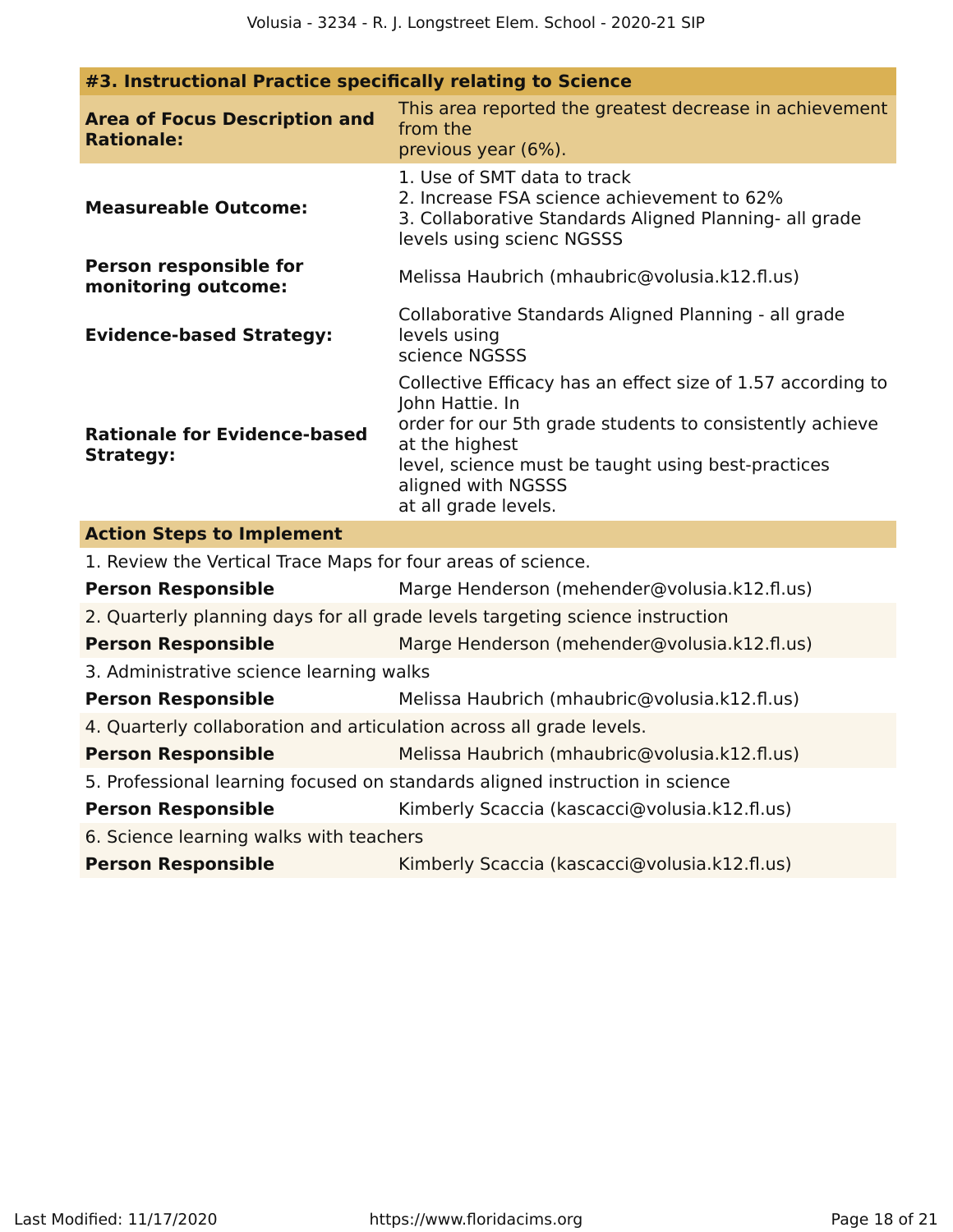| #4. Instructional Practice specifically relating to Math                                                                                                                                                |                                                                                                                                                                                                                                                                                                                                           |  |  |
|---------------------------------------------------------------------------------------------------------------------------------------------------------------------------------------------------------|-------------------------------------------------------------------------------------------------------------------------------------------------------------------------------------------------------------------------------------------------------------------------------------------------------------------------------------------|--|--|
| <b>Area of Focus Description</b><br>and Rationale:                                                                                                                                                      | 38% of the lowest quartile in math made a gain.                                                                                                                                                                                                                                                                                           |  |  |
| <b>Measureable Outcome:</b>                                                                                                                                                                             | Increase Math Lowest Quartile to 50%                                                                                                                                                                                                                                                                                                      |  |  |
| <b>Person responsible for</b><br>monitoring outcome:                                                                                                                                                    | Melissa Haubrich (mhaubric@volusia.k12.fl.us)                                                                                                                                                                                                                                                                                             |  |  |
| <b>Evidence-based Strategy:</b>                                                                                                                                                                         | Intervention and Enrichment block                                                                                                                                                                                                                                                                                                         |  |  |
| <b>Rationale for Evidence-based</b><br><b>Strategy:</b>                                                                                                                                                 | Response to Intervention (RTI) strategies are a powerful<br>way to provide<br>individualized and targeted instruction for students in the<br>greatest need<br>of attention. According to John Hattie, Response to<br>Intervention (RTI)<br>has a 1.07 effect size. This will be integral within the<br>Intervention and Enrichment block. |  |  |
| <b>Action Steps to Implement</b>                                                                                                                                                                        |                                                                                                                                                                                                                                                                                                                                           |  |  |
| 1. Use iReady/Freckle daily for 20 to 30m for Tier 2 or                                                                                                                                                 |                                                                                                                                                                                                                                                                                                                                           |  |  |
| <b>Person Responsible</b>                                                                                                                                                                               | Marge Henderson (mehender@volusia.k12.fl.us)                                                                                                                                                                                                                                                                                              |  |  |
| 2. Use targeted instruction daily for 30-45m for Tier 3 students<br>needing this support                                                                                                                |                                                                                                                                                                                                                                                                                                                                           |  |  |
| <b>Person Responsible</b>                                                                                                                                                                               | Marge Henderson (mehender@volusia.k12.fl.us)                                                                                                                                                                                                                                                                                              |  |  |
| 3. Use targeted math intervention in small group by providing<br>instruction on prerequisite concepts and skills                                                                                        |                                                                                                                                                                                                                                                                                                                                           |  |  |
| <b>Person Responsible</b>                                                                                                                                                                               | Marge Henderson (mehender@volusia.k12.fl.us)                                                                                                                                                                                                                                                                                              |  |  |
| 4. Monitor weekly the use of iReady data, Freckle data, math topic assessment data,<br>and Math Small Group during grade level Professional Learning<br>Communities regarding the math lowest quartile. |                                                                                                                                                                                                                                                                                                                                           |  |  |
| <b>Person Responsible</b>                                                                                                                                                                               | Kimberly Scaccia (kascacci@volusia.k12.fl.us)                                                                                                                                                                                                                                                                                             |  |  |
| 5. Weekly monitoring of math lowest quartile performance in math                                                                                                                                        |                                                                                                                                                                                                                                                                                                                                           |  |  |
| <b>Person Responsible</b>                                                                                                                                                                               | Melissa Haubrich (mhaubric@volusia.k12.fl.us)                                                                                                                                                                                                                                                                                             |  |  |
| 6. Monitor classroom and ESE support facilitation small group                                                                                                                                           | instruction /schedules to ensure daily intervention for Tier 3 in math.                                                                                                                                                                                                                                                                   |  |  |
| <b>Person Responsible</b>                                                                                                                                                                               | Kimberly Scaccia (kascacci@volusia.k12.fl.us)                                                                                                                                                                                                                                                                                             |  |  |
| 7. Teachers will participate in professional development focused on gathering data, grouping<br>students, planning for small group, implementing individualized instructional support, assess           |                                                                                                                                                                                                                                                                                                                                           |  |  |
| <b>Person Responsible</b>                                                                                                                                                                               | Melissa Haubrich (mhaubric@volusia.k12.fl.us)                                                                                                                                                                                                                                                                                             |  |  |

# **Additional Schoolwide Improvement Priorities**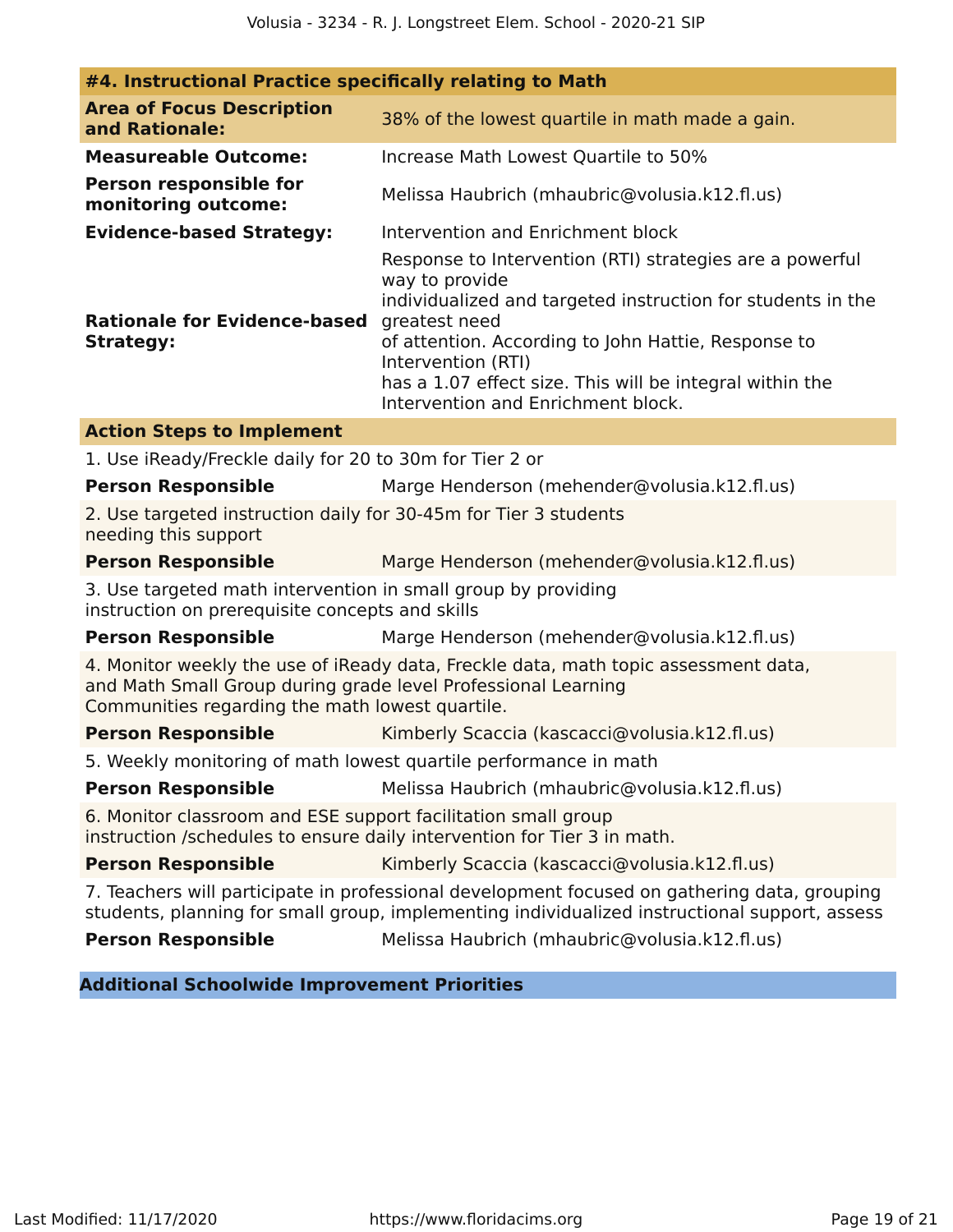After choosing your Area(s) of Focus, explain how you will address the remaining schoolwide improvement priorities.

**After completing our needs assessment and identifying our Areas of Focus, the data shows that attendance is another area of concern. We have established school-wide attendance initiatives to encourage daily attendances including:**

**1. Daily tracking of attendance.**

**2. Automated phone call home when a family has not reported excused absence. 2. School staff (teacher, attendance clerk, administration, etc.) will personally contact family after 5 days of unexcused absences.**

**3. School Social Worker at contact family at 10 days of unexcused absences.**

**4. PST process for attendance concerns.**

**5. Daily attendance recognized by providing attendance bracelets for FREE Dress Days. Students are allowed to come to school in school appropriate attire that is outside of our school uniform.**

**6. Class attendance rewards for perfect daily attendance.**

**Principal, Assistant Principal and School Counselor will monitor attendance data.**

# **Part IV: Positive Culture & Environment**

<span id="page-19-0"></span>A positive school culture and environment reflects: a supportive and fulfilling environment, learning conditions that meet the needs of all students, people who are sure of their roles and relationships in student learning, and a culture that values trust, respect and high expectations. Consulting with various stakeholder groups to employ school improvement strategies that impact the positive school culture and environment are critical. Stakeholder groups more proximal to the school include teachers, students, and families of students, volunteers, and school board members. Broad stakeholder groups include early childhood providers, community colleges and universities, social services, and business partners.

Stakeholders play a key role in school performance and addressing equity. Consulting various stakeholder groups is critical in formulating a statement of vision, mission, values, goals, and employing school improvement strategies.

Describe how the school addresses building a positive school culture and environment ensuring all stakeholders are involved.

The school offers the following list to ensure the needs of all student are met:

\*Sanford Harmony

\*Bully Proofing Program

\*Caring Cardinal Program

\*Student Mentoring Program

\*THRIVE Skills Instruction

\*Cardinal Dads

\*Cardinal Tweets

\*School Resources Officer Mentor

\*Community partnerships with Ponce Inlet Lions Club, Drive-In Church, and Food Brings Hope respond to the nutritional needs of our students.

\*Community partnerships with Ponce Inlet Lions Club and Cherise's Salon respond to the clothing needs of our students.